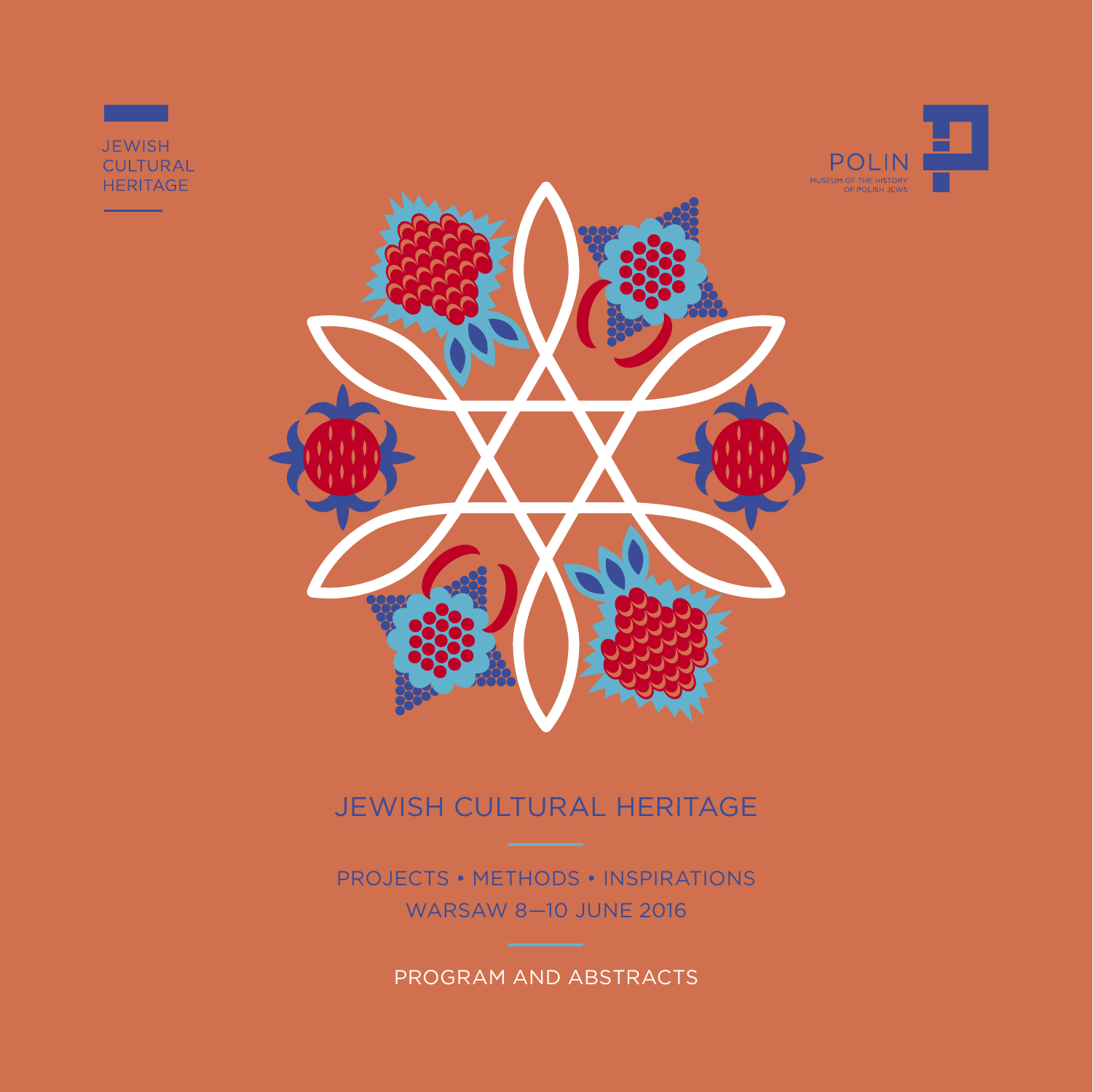# jewish cultural heritage

| ♦                    | 變             | $\bullet$                                 | ◈                                                                                |               | 米鲁画                                                 |             |               |                                                                        | 一家                          |               | $\frac{1}{2}$            |                        | 變                  |     | 豢                    |
|----------------------|---------------|-------------------------------------------|----------------------------------------------------------------------------------|---------------|-----------------------------------------------------|-------------|---------------|------------------------------------------------------------------------|-----------------------------|---------------|--------------------------|------------------------|--------------------|-----|----------------------|
| 變                    | $\bullet$     | ◈                                         |                                                                                  | $\mathbb{X}$  |                                                     | 令事业         |               | 豢                                                                      |                             | $\frac{1}{2}$ | 食動                       |                        |                    | ◈   |                      |
| $\mathbf{b}$         | 豢             |                                           | $\frac{1}{2}$                                                                    |               | 食事业                                                 |             | $\hat{R}$     |                                                                        | $\frac{1}{2}$               |               | 今变出                      |                        | <del>◆</del>       |     | $\mathbb{R}$         |
| ◈                    |               | $\frac{1}{2}$                             | 食典                                                                               |               |                                                     | *           |               | $\frac{1}{\sqrt{2}}$                                                   |                             | ●● ●          |                          | $\widehat{\mathbf{w}}$ |                    | * * |                      |
|                      | $\frac{1}{2}$ | 食                                         | ●                                                                                |               | ◆                                                   |             | $\frac{1}{2}$ | 令令心                                                                    |                             |               | 一 家                      |                        | $\frac{1}{2}$      |     | 变                    |
| $\frac{1}{\sqrt{2}}$ | 食典            |                                           |                                                                                  | *             |                                                     |             |               | 米食事业会                                                                  |                             |               |                          | $\frac{1}{2}$          |                    | 安全  |                      |
| 食                    | 变             |                                           | 豢                                                                                |               |                                                     | 米食事业        |               |                                                                        |                             |               | 米食                       |                        | 變                  |     | €                    |
| 變                    |               | ◈                                         |                                                                                  | $\frac{1}{2}$ |                                                     | ◆ ● ■ ● ●   |               |                                                                        |                             | $\frac{1}{2}$ | ● ●                      |                        |                    | 一   |                      |
| $\mathbf{w}$         | *             |                                           | $\frac{1}{2}$                                                                    |               | 食事必免费                                               |             |               |                                                                        | $*$                         | 令变            |                          |                        | ◆                  |     | $\frac{1}{\sqrt{2}}$ |
|                      |               |                                           |                                                                                  |               |                                                     |             |               |                                                                        |                             |               |                          |                        |                    |     |                      |
|                      |               | www.eeagrants.org<br>www.norwaygrants.org | Supported by the Norway and EEA Grants<br>from Iceland, Liechtenstein and Norway |               | CELAND<br>  ECHTENSTE N<br> NORWAY<br>eea<br>grants | Q<br>grants | norway        | <b>Ministerstwo</b><br><b>Kultury<br/>i Dziedzictwa</b><br>Narodowego. | KONSERWACJA]<br>DZIEDZICTWA |               | <b>ANTERIAL SENTERET</b> |                        | W<br>"NEVER AGAIN" | V   |                      |
|                      |               |                                           |                                                                                  |               |                                                     |             |               |                                                                        |                             |               |                          |                        |                    |     |                      |



Projects • Methods • Inspirations WARSaw 8—10 june 2016

Program and Abstracts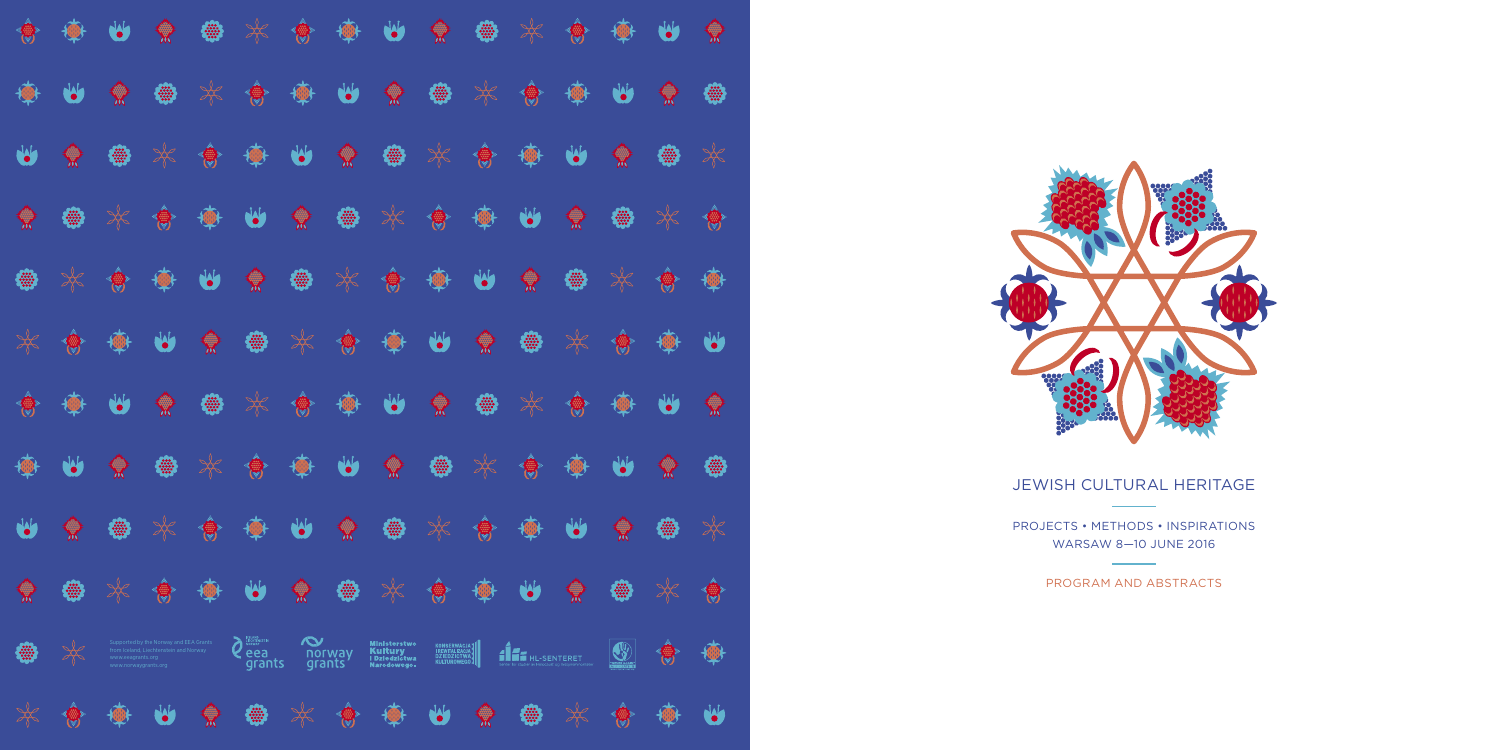

#### Dear Friends,

On behalf of POLIN Museum of the History of Polish Jews and the Center for Studies of the Holocaust and Religious Minorities, we would like to welcome all the participants in the international conference *Jewish Cultural Heritage: Projects, Methods, Inspirations*.

Our institutions share the mission of protecting European Jewish heritage. Since 2013 our joint educational programs have drawn on oral history testimonies, and our chief aim has been to introduce the public, schools, and professionals to the legacy of the rich Jewish world that was destroyed more than 70 years ago as a result of Nazi atrocities. In an effort to engender social attitudes of understanding and openness towards diversity, we also touch on themes pertaining to relations between different minority groups.

Within the framework of *Jewish Cultural Heritage: Projects, Methods, Inspirations*, we would like to consider our experiences to date and draw conclusions for the future of this and similar programs across Europe. We believe that the history of Jews – in both its material and nonmaterial aspects – continues to be relevant to our daily lives, is an integral component of European identity, and can serve as a source of inspiration in seeking solutions to today's global problems.

The preservation and popularization of Jewish cultural heritage involve hundreds of organizations, experts, and passionate individuals. It is to this community that we would like to give voice today. We hope that, together with scholars, specialists, and activists from all over the world, we will succeed in creating an open forum for the exchange of ideas that will help us improve our work in the present and confront the challenges of the future.

We are extremely grateful to all the experts, consultants, and participants of the conference as well as our partners and patrons: the Never Again Association, the Royal Norwegian Embassy in Poland, the Hungarian Cultural Institute in Warsaw, and Jewish Heritage Europe. Our meeting is possible thanks to support from the Norwegian and EEA financial mechanisms.

We wish you a successful and memorable conference!

Prof. Guri Hjeltnes Director of The Center for Studies of the Holocaust and Religious Minorities

Prof. Dariusz Stola Director of POLIN Museum of the History of Polish Jews

#### Ladies and Gentlemen!

Central, and Southern Europe through the EEA and Norway Grants.

Welcome to the international conference, *Jewish Cultural Heritage: Projects, Methods, Inspirations*, organized by POLIN Museum of the History of Polish Jews in cooperation with the Center for Holocaust Studies and Religious Minorities in Oslo. For over ten years, Norway has been supporting and continues to support several initiatives to combat antisemitism and to preserve Jewish cultural heritage in Northern, Protecting Jewish cultural heritage and raising awareness of Jewish influence on European history, traditions, culture, and heritage helps to promote tolerance and multicultural understanding. The Norwegian Grants have contributed to the renovation of several synagogues in Poland and other European countries for the sake of remembrance, but also adapting them for religious purposes and as creative spaces for artists, for education, and as multicultural community centers.

> Through the Norwegian Grants, Norway also funds a 4 million Euro educational program implemented by POLIN Museum, which reaches out to school children and youth, teachers, educators, and families, as well as people and communities across Poland with limited access to culture. This rich and important program, implemented in partnership with several Norwegian organisations, promotes tolerance and helps prepare young people for life in today's diverse and multicultural society. A wide variety of activities includes a Museum on Wheels and virtual educational platforms; an oral history project investigating minoritymajority relations in Poland and Norway; as well as study visits for Polish and Norwegian students and teachers.

> I would like to congratulate the partners on the organization of this event, and I wish you a fruitful conference and discussions.

> > Karsten Klepsvik Norwegian Ambassador to Poland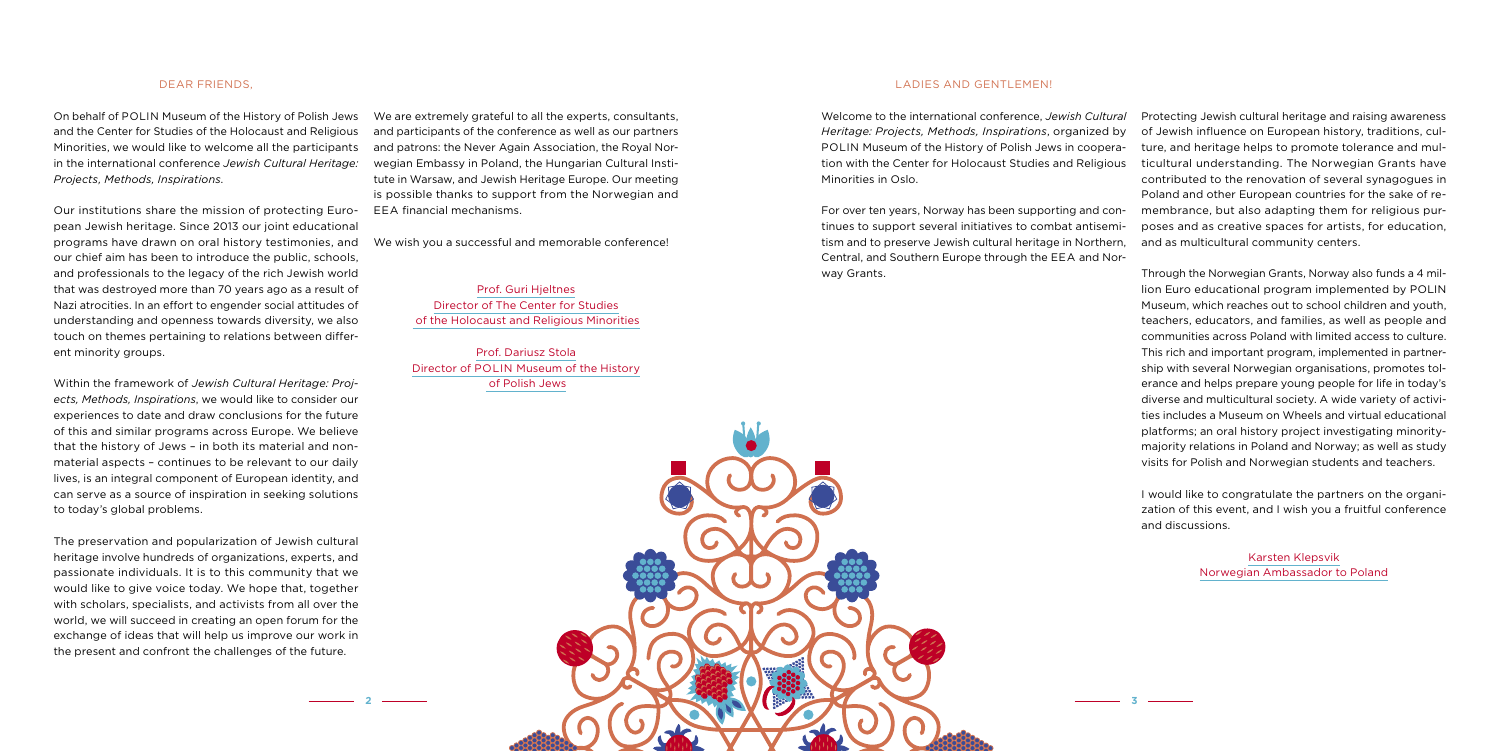











# CONFERENCE DESCRIPTI

**4**











The conference explores issues related to Jewish cultural heritage in contemporary Europe – preservation, anima tion, engagement, and impact. For whom is Jewish cul tural heritage being preserved and interpreted? What is its role in the renewal of Jewish life and memory? What is its impact on local and diasporic communities? How does Jewish cultural heritage figure in educational, artistic and cultural programs? How is it deployed in wider historical and contemporary discourses? We will look at these is sues through specific projects and initiatives – historic sites, heritage routes, museums, exhibitions, educational programs, artistic interventions, and new media. Parti cipants will share innovative methods, ideas, and good practices. Creative international networking will be the focus of the third day of the conference.

> WORKSHOPS and Study Visits

ORGANIZATION TEAM and CONSULTANTS

51

The conference is organized in collaboration with the Cen ter for Studies of the Holocaust and Religious Minorities in Norway and the Never Again Association from Poland. Conference consultants include the beneficiaries of the Norway and European Economic Area Grants, who have conducted projects on Jewish cultural heritage. Their projects will be featured during the conference. This pro ject is supported by the EEA 2009–2014 Financial Mecha nism and the Norwegian Financial Mechanism 2009–2014 as part of bilateral cooperation.

# Keynote Lectures





Discussion Sessions

13

47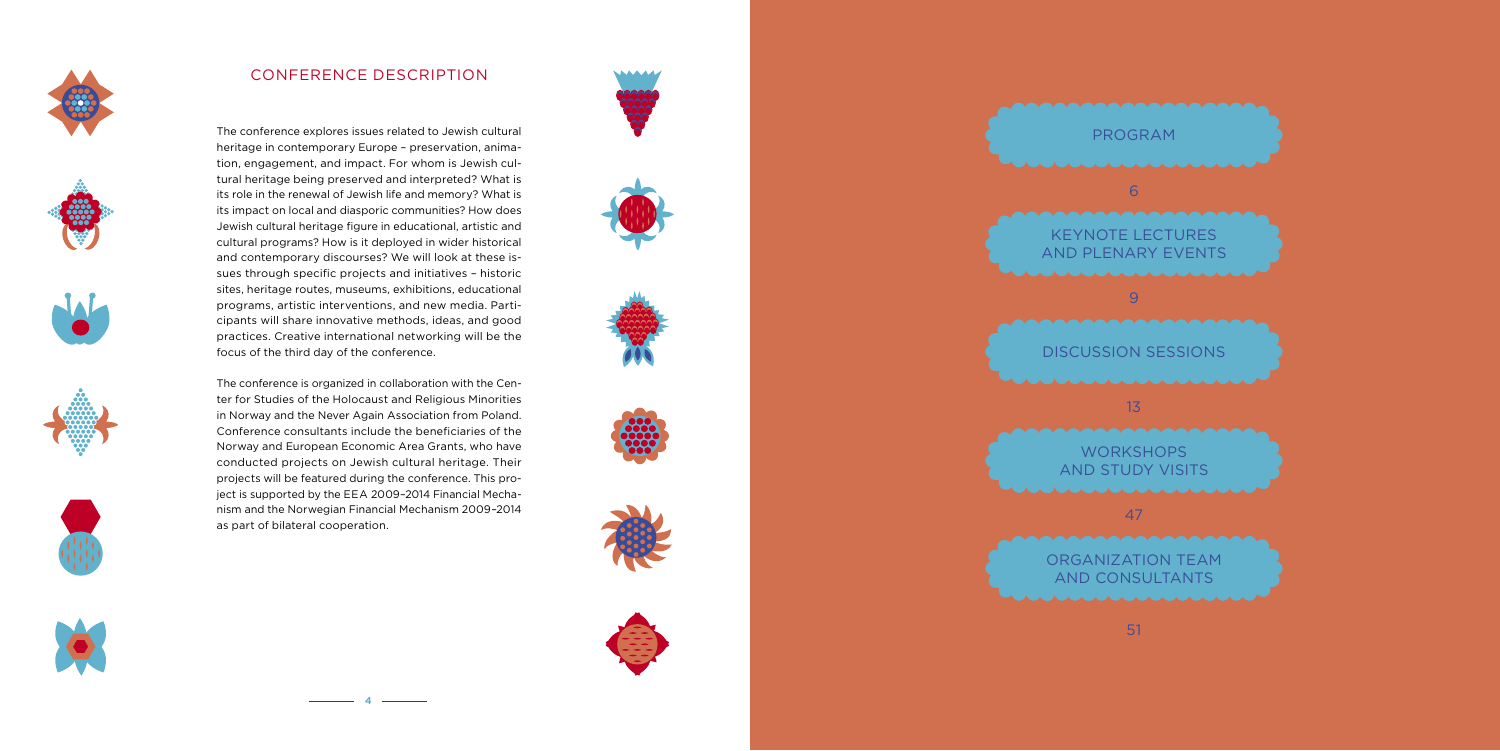

# DAY I — 08.06.2016 **WEDNESDAY**

#### SESSION 9

09:00—12:30 Registration

10:00—12:00

Guided tour of the core exhibition

reservations required

12:30—13:00 Official opening of the conference Auditorium (PL/EN)

open to the general public

Prof. Dariusz Stola, Director of POLIN Museum Jarosław Sellin, Secretary of State, Ministry of Culture and National Heritage H. E. Karsten Klepsvik, Ambassador of Norway to Poland Prof. Guri Hjeltnes, Director of the HL-Senteret Prof. Barbara Kirshenblatt-Gimblett, Chief Curator of the Core Exhibition, POLIN Museum

SESSION 1 Education Center, room 2 (EN) *Restoration and preservation: meaning and roles*

#### 13:00—14:00

Keynote Auditorium (PL/EN)

— SESSION 3

open to the general public

*Jewish cultural heritage 1989–2015: hopes and reality. What kind of a success story?*

Dr. Diana Pinto, Institute for Jewish Policy Research, London

> 14:00—15:15 Lunch

15:15—17:45 Discussion sessions

—

# DAY II — 09.06.2016 **THURSDAY**

Dr. Orit Stieglitz, Bardejov Jewish Preservation Committee

#### — Session 2

Education Center, room 3 (EN) *Heritage routes – memory, commercialization and popularization*

Assumpció Hosta Rebés, European Association for the Preservation and Promotion of Jewish Culture and Heritage (AEPJ)

#### — SESSION 7

Conference room A (PL/EN) *The value and uses of oral history: studying the past relationships of neighbors*

Dr. Dobrochna Kałwa, Institute of History, University of Warsaw —

#### Session 4

 $12.45 - 14.00$ Lunch

Conference room B (EN) *Exhibition narratives: museums and memorials*

Prof. Barbara Kirshenblatt–Gimblett, POLIN Museum

#### 18:00—18:45

Guided tour of the exhibition *Frank Stella and Synagogues of Historic Poland*

#### — SESSION 10

reservations required

#### 19:00—20:30

Welcome dinner



9:00—10:00 Keynote Auditorium (PL/EN)

open to the general public

*Dark matter: the role of the internet in society and the future of memory institutions*

> Michael Peter Edson, UN Live — Museum for Humanity

> > WORKSHOP 1 Education Center, room 1 (EN)

#### 10:00—10:15

Coffee break

10:15—12:45 Discussion sessions

— SESSION 5 Conference room A (PL/EN)

open to the general public

*Jewish cultural heritage online: data bases, platforms, repositories*

Michael Tobias, JewishGen, Jewish Records Indexing – Poland Witold Wrzosiński, Foundation for the Documentation of Jewish Cemeteries Marla Raucher Osborn, Gesher Galicia, Rohatyn Jewish Heritage chaired by Michał Majewski, POLIN Museum

—

SESSION 6

Education Center, computer room (EN) *New media in Jewish heritage education*

Michael Peter Edson, UN Live — Museum for Humanity

Education Center, room 2 (EN) *Medium, object, story: using multimedia in narrative exhibitions*

Arnaud Dechelle, School of Architecture and Design, University of Lincoln

#### — Session 8

Conference room B (EN) *Creative approaches to cultural memory and education*

Dr. Maria Fritsche, Norwegian University of Science and Technology

> 14:00—15:00 Keynote

Auditorium (PL/EN)

open to the general public

*Whose heritage? Jewish heritage and social engagement*

Ruth Ellen Gruber, Jewish Heritage Europe

15:00—15:15 Coffee break

15:15—17:45 Discussion sessions

—

Conference room B (EN) *Working with local communities in the field of the Jewish cultural sphere and memory*

Emil Majuk, Grodzka Gate – NN Theater Center

Education Center, room 2 (EN) *Social engagement – heritage of diversity or burden of xenophobia? Programs promoting open attitudes and a diverse society*

Yury Boychenko, Anti-Discrimination Section at the Office of the United Nations High Commissioner for Human Rights, Geneva Session prepared by the Never Again Association —

#### Session 11

Conference room A (PL/EN) *Artistic practices as a medium for memory and social change*

Dr. Erica Lehrer, Concordia University —

reservations required

*Evaluation in the process of audience development*

Agata Etmanowicz, Impact Foundation

#### WORKSHOP 2

—

Education Center, room 3 (EN)

reservations required

*Networking possibilities: Jewrope – network of Jewish places, programs and artists*

András Borgula, KIBIC Alliance of Hungarian Jewish NGOs

#### 17:45—18:45

Coffee break

#### 19:00

Theater performance *The Final Cut*, Gólem Theater Auditorium (HU/PL/EN)

open to the general public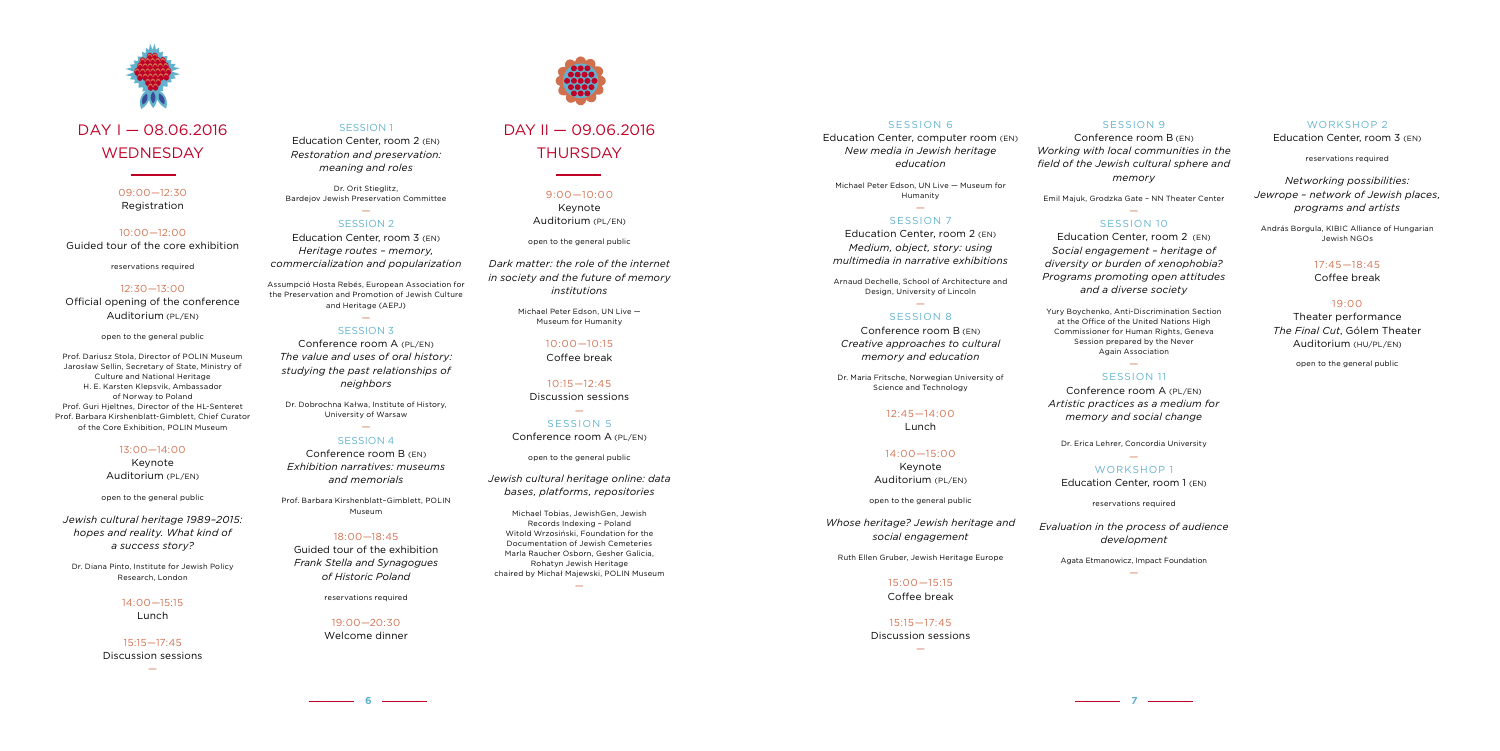

# DAY III — 10.06.2016 **FRIDAY**



09:00—10:30 Plenary Session: Auditorium (P L /EN )

open to the general public

*Where do we go from here? A glimpse into the future of Jewish cultural heritage projects*

> Assumpció Hosta Rebés, European Association for the Preservation and Promotion of Jewish Culture and Heritage (AE PJ ) Dr. Erica Lehrer, Concordia University Dr. Brigitte Sion, Rothschild Foundation ( Hanadiv) Europe Chaired by Prof. Barbara Kirshenblatt-Gimblett

Official closing and invitation to public activities

> Prof. Dariusz Stola, Director of POLIN Museum

> > 10:30—11:00

Coffee break

11:00—14:30

Project Village Willy Brandt Square

open to the general public

14:30

Picnic lunch for the conference participants

#### 10:30–18:00 Film presentations

Conference room B

open to the general public 15:30—17:00 Study visits and walks

reservations required

*Visiting Warsaw streets with the virtual platform* Jewish Warsaw Meeting point: Education Center, room 3

> POLIN Museum educators —

*Visit to the Bródno Jewish cemetery in Warsaw* Meeting point: museum parking lot on Anielewicza Street

Remigiusz Sosnowski, Director of the Bródno Jewish Cemetery in Warsaw —

*Let's kick racism out of the stadiums* Meeting point: museum parking lot on Anielewicza Street

Never Again Association team

 $\overline{\phantom{a}}$  **8**  $\overline{\phantom{a}}$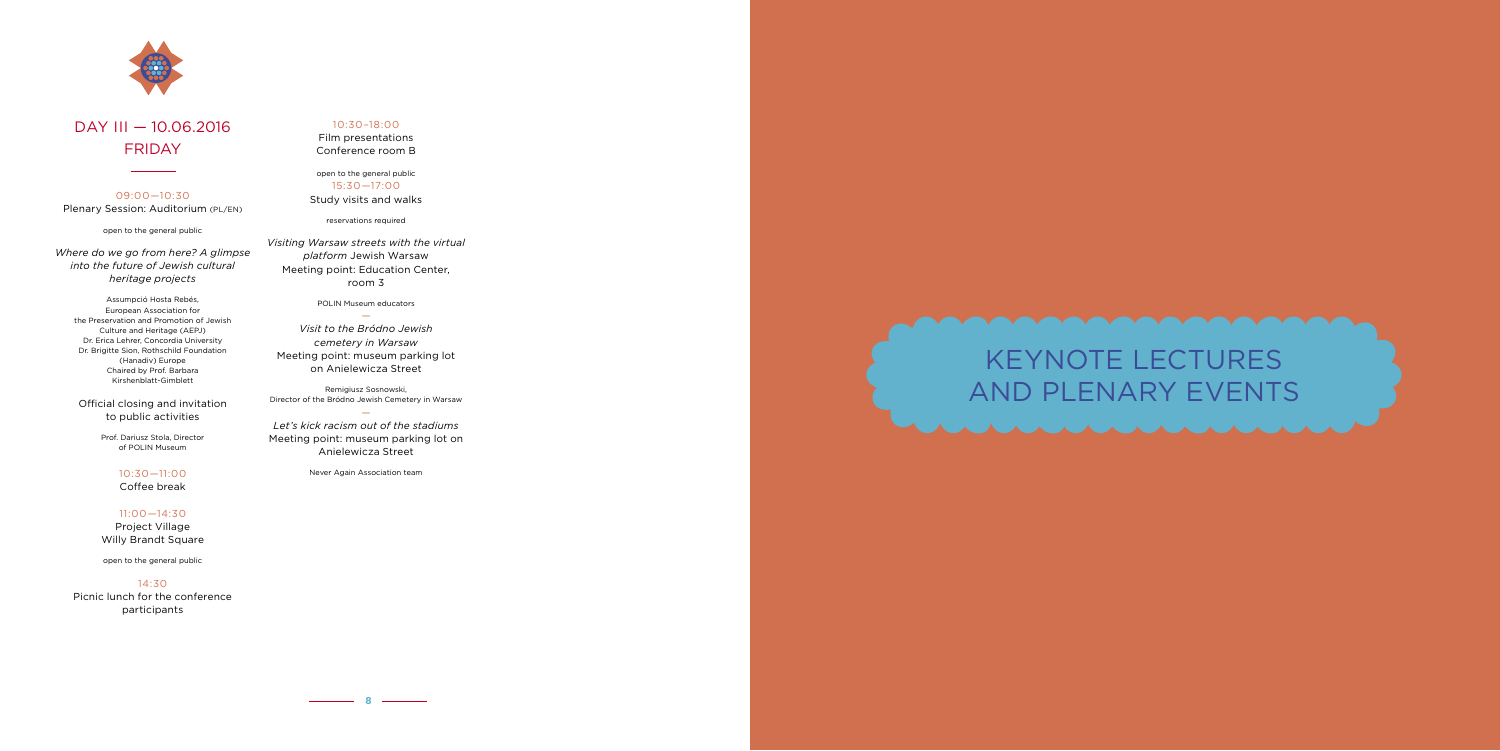and successful as possible. This talk incorporates specific examples, research, and the work of leading cultural thinkers in a unique framework to make a powerful case for change.

**Michael Edson** is a strategist and thought leader at the forefront of digital transformation in the cultural sector. Michael served as the Smithsonian Institution's first Director of Web and New Media Strategy, and he is currently the Associate Director and Head of Digital for the United Nations Live – Museum for Humanity, a new institution being envisioned for Copenhagen, Denmark, and other locations throughout the world. Michael is a Presidential Distinguished Fellow at the Council for Libraries and Information Resources (USA); he serves on the Open Knowledge Foundation's OpenGLAM (Gallery, Library, Archive and Museum) advisory board, and is the founder of the Openlab Workshop initiative, a solutions lab, convener and consultancy designed to accelerate the speed and impact of transformational change in the GLAM sector. Michael is an O'Reilly Foo Camp alumnus and he was named a "Tech Titan: person to watch" by Washingtonian magazine.

### Whose heritage? Jewish heritage and social engagement **KEYNOTE** 09.06.2016 (Thursday), 14.00–15.00 Auditorium (PL/EN) open to the general public

Ruth Ellen Gruber, Jewish Heritage Europe

The fall of the Iron Curtain prompted an explosion of activism regarding Jewish-built heritage. The reclamation, recognition – and sometimes exaltation – of destroyed or long-suppressed Jewish history, memory and culture, formed part of the general process of "filling in the blanks" left by communist-era denial. "Jewish Archaeology" entailing the physical documentation, restoration, rebuilding and reconstruction of Jewish heritage sites, particularly in places where few Jews lived, was a conspicuous concrete step in this complex process. These physical acts of recovery represented a hands-on as well as intellectual and emotional confrontation with the past, and a concrete, but at the same time symbolic, means of restoring – or illustrating – new democratic attitudes and policies. A key aim of many Jewish heritage projects today is to stress the place of Jewish history, heritage and culture as part and parcel of local, national and European history, culture and heritage as a whole. POLIN Museum is an illustration. The grand opening of the core exhibition in October 2014 was presented as far more than the opening of a museum; rather as a tangible milestone in Polish-Jewish and Polish-Israeli relations, as well as in post-communist Poland's development as a democratic state. Poland's then-president Bronisław Komorowski made this explicit, stating that the opening of the museum made history and constituted "an eloquent sign of change that has been occurring ever since Poland won its freedom 25 years ago." My talk will examine several examples of how the restoration, recovery and presentation

### Jewish cultural heritage 1989–2015: hopes and reality. What kind of a success story? **KEYNOTE** 08.06.2016 (Wednesday), 13.00–14.00 Auditorium (PL/EN) open to the general public Dr. Diana Pinto, Institute for Jewish Policy Research, London

In the quarter of a century that separates us from the fall of the Berlin Wall, the Jewish presence across the European continent has taken on an unprecedented visibility in what was a newly defined democratic and pluralist context. One can speak of a clear success story, whether it is in the realm of Jewish museums, Jewish heritage programs, Jewish cultural routes or Jewish physical patrimony. But what kind of success story has it been? Who has benefited from this cultural renaissance? Did it achieve its initial goals? What is the link between Jewish cultural heritage and living Jewish communities? Is such a link important? What have been the consequences of this newly visible Jewish presence (especially linked to the distant past) for the democratic and cultural development of each national context? Has it been a bridge toward greater pluralism or has it created its own "ghetto?" Has the Jewish reference passed its prime and is it destined to take backstage again to the more pressing identity needs of a newly tormented European continent?

**Dr. Diana Pinto** is a Harvard-trained intellectual historian and writer living in Paris. Of Italian Jewish origin, she has written an intellectual autobiography, *Entre deux mondes* (1991). Her work has focused mainly on multiple identities inside pluralist democracies. In this context she has written and lectured widely across Europe, Israel and the United States on Jewish life in contemporary Europe. She has been the director of the "Voices for the Res Publica" project at the Institute for Jewish Policy Research, London. After the fall of the Berlin Wall, she was editor-in-chief of a pan-European review for the general public, *Bélvèdere*, and subsequently a consultant to the Council of Europe on civil society in Eastern Europe and the former Soviet Union. Her latest book, *Israel has moved* (2013) has also been published in French and German.

### Dark matter: the role of the internet in society and the future of memory **INSTITUTIONS KEYNOTE** 09.06.2016 (Thursday), 9.00–10.00 Auditorium (PL/EN) open to the general public

Michael Peter Edson, UN Live – Museum for Humanity

This talk is a call to action that asks memory institutions to think beyond their traditional methods and work instead at the vast new scale of the World Wide Web. The central metaphor of the talk is dark matter, a term from astrophysics describing material that has tremendous gravitational force but is difficult to see or detect. In a similar manner, new digital practices such as those found on the open, social, participatory web act at a vast and powerful scale, but the practices are hard for traditional institutions with traditional mindsets to detect and utilize. As a result, memory institutions are underperforming on their missions and underserving the public precisely at a time when society needs these institutions to be as effective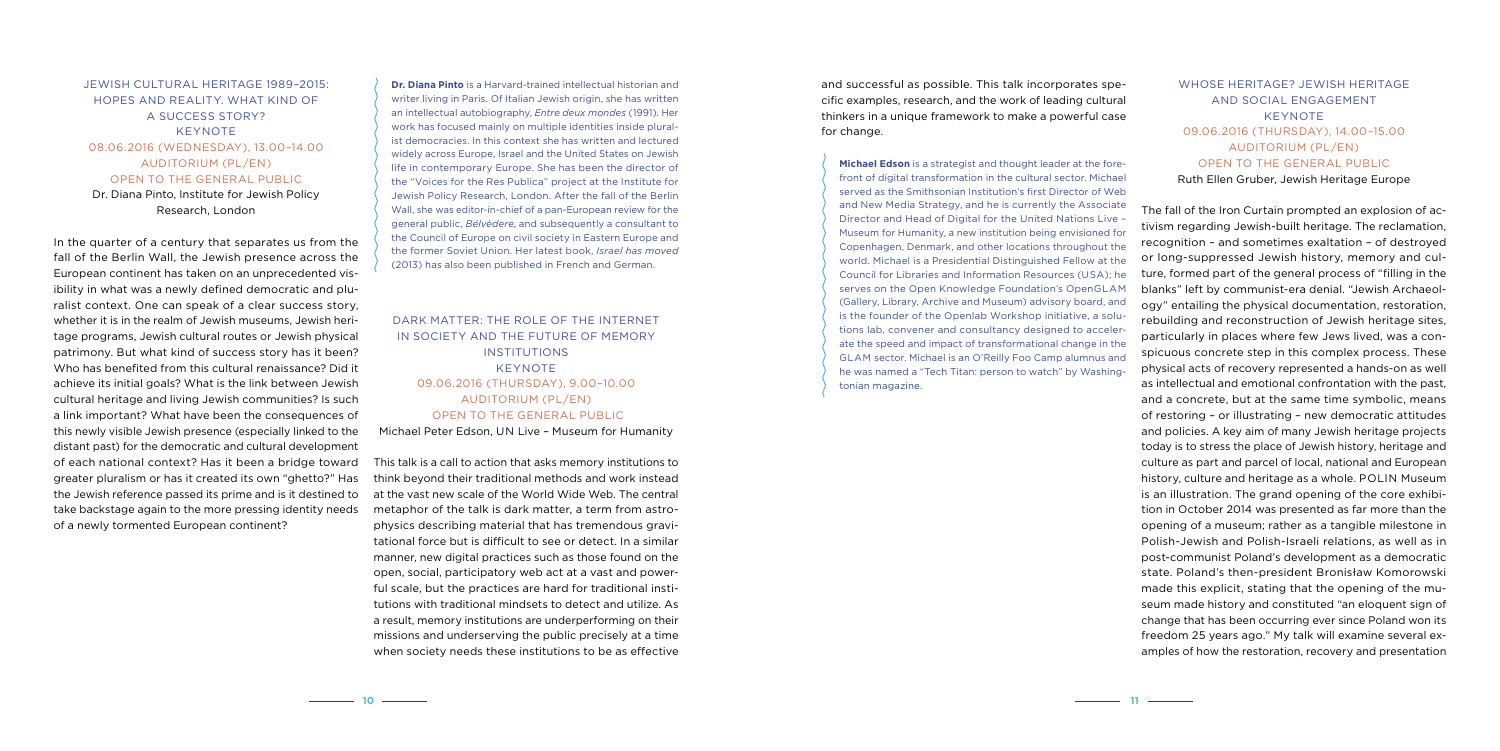of Jewish heritage and heritage sites in various countries have constituted elements of projects aimed at fostering social engagement and civil society (or a sense of civil society) within both the Jewish community and the mainstream.

**Ruth Ellen Gruber** has chronicled Jewish developments in Europe for more than 25 years and also studies the European fascination with the American Wild West. Her books include *Virtually Jewish: Reinventing Jewish Culture in Europe*; *National Geographic Jewish Heritage Travel: A Guide to Eastern Europe*; and *Upon the Doorposts of Thy House: Jewish Life in East-Central Europe, Yesterday and Today*. The recipient of a Guggenheim Fellowship, Poland's Knight's Cross of the Order of Merit, and other awards and honors. She coordinates the website www.jewish-heritage-europe.eu and in spring 2015 was the Distinguished Visiting Chair in Jewish Studies at the College of Charleston.

Where do we go from here? A glimpse into the future of Jewish cultural heritage projects Plenary session 10.09.2016 (Friday), 09.00–10.30 Auditorium (PL/EN) open to the general public

Chaired by Prof. Barbara Kirshenblatt–Gimblett, POLIN Museum Assumpció Hosta Rebés, European Association for the Preservation and Promotion of Jewish Culture and Heritage (AEPJ) Dr. Erica Lehrer, Concordia University Dr. Brigitte Sion, Rothschild Foundation (Hanadiv) Europe

**12** <del>12</del>

This roundtable will explore the following questions: What will be the role of Jewish cultural heritage in a changing Europe? What are the foreseeable political pressures on Jewish heritage projects, and how might they be addressed? What is the potential of private-public partnerships, not only in funding but also in strengthening the role of civil society in Jewish cultural heritage initiatives? What role might Jewish diaspora communities play in the future of Jewish heritage initiatives in Europe? What role will evolving technologies play? Going forward, what should be the priorities in the Jewish heritage field?

**Brigitte Sion** holds a Ph.D. in performance studies from New York University and has written extensively about memorials in Germany, Argentina, and Cambodia, particularly in their intersection with architecture, ritual and tourism. She is currently the museum grants officer at the Rothschild Foundation (Hanadiv) Europe.

Please see further for short biographies of Prof. Barbara Kirshenblatt-Gimblett (session 4), Prof. Erica Lehrer (session 11) and Assumpció Hosta Rebés (session 2).

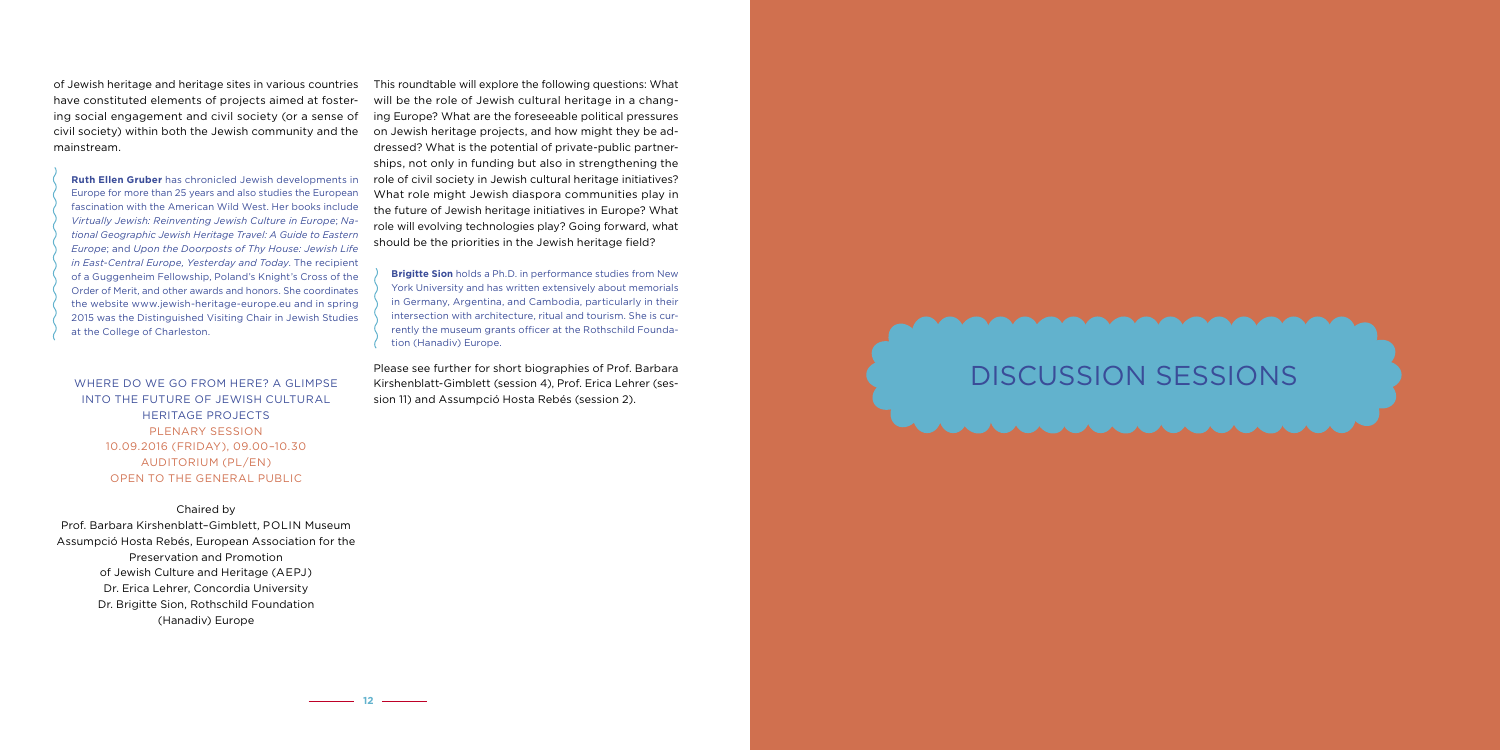A variety of different heritage buildings and spaces is being reconstructed or conserved. They are often the only trace of tangible Jewish cultural heritage remaining. By looking into different cases of renovated synagogues, buildings and spaces, we would like to ask the question: what do these projects tell us about the role of tangible Jewish heritage today? What is reconstructed or not in different countries and for what purpose? How do we animate renovated buildings? How do we reinterpret newly reconstructed structures in post-Holocaust Europe? What role can they play for current Jewish and non-Jewish communities?

**Dr. Orit Stieglitz** is the Executive Director of the Bardejov Jewish Preservation Committee (BJPC) – a US-based nonprofit organization dedicated to restoring Jewish communal properties in Bardejov, Slovakia, while building awareness of the important cultural and historical legacy of Jewish life in pre-Holocaust Europe. Ms. Stieglitz holds professional degrees in architecture from the Technion in Israel and from the University of California Los Angeles (UCLA), as well as a PhD in Urban Planning from UCLA. In her capacity of Executive Director, she oversees the committee's efforts to restore Bardejov's Jewish Suburbia, a UNESCO World Heritage Site, and establish a cultural and educational center.

#### Presentations:

1. Community house, museum or memorial? Jewish heritage interpretation in Chisinau, Odessa and Lviv Anastasia Felcher, IMT School for Advanced Studies Lucca

# Alanna Cooper, Case Western Reserve University

The paper discusses three recent case studies of interpretation of Jewish-built heritage from post-Soviet space. It compares cases from present-day Chisinau, Odessa and Lviv in order to exemplify the core differences in approaching the subject by those who promote and/ or implement the actual projects. In Chisinau, the local Jewish community has been striving to restore a former synagogue and home for the elderly. In Odessa, representatives of the local creative milieu have been taking steps to turn a former Brody synagogue into a museum. In Lviv, an international team has gathered to preserve the ruins of a former medieval synagogue and to promote the action globally. These projects differ in their approach to the purpose of restoration/interpretation projects, giving provisional access to the public, and ultimately the very meaning of Jewish cultural heritage. The comparison across the region will contribute to a better understanding of how a grass-roots agency concerned with Jewish heritage "works" in Eastern Europe today. 2. When a community falls off the map: the disappearance of landmarks in post-Soviet Central Asia Central Asian Jews' resources into rebuilding communal life in their immigrant homes; and the lack of a sense of urgency on the part of world Jewry to maintain historical markers in the region. This case study of landmark disappearance helps to explain and illuminate the impulse to preserve in other parts of the world. 3. New practice? On the preservation process of Peter Behren's Synagogue in Žilina Peter Szalay, Institute of Construction and Architecture, Slovak Academy of Sciences Facing economic and social challenges, the financially and technically demanding processes of architecture preservation have become an exclusive commitment. This is especially true in the case of structures that are no longer used for their original purpose. Jewish heritage in Slovakia is in this kind of situation. The small Jewish community no longer uses its rich built heritage. This raises questions regarding restoration practice, returning to original use, and expansive and non-flexible work processes.

from the landscape as well. Drawing on several research trips taken between 1993 and 2013, this paper provides an overview of the immovable property that marked the Jews' presence in the region, including synagogues, notable homes, monuments, cemeteries and a museum (established by I. Lurie, a colleague of An-sky's). With dis-use, most will likely fall into oblivion in the coming decades. Possible explanations for the lack of attention to preservation include low levels of tourism; the channeling of

Uzbekistan and Tajikistan were home to Central Asia's largest Jewish communities before the USSR's dissolution. Since 1989, Jewish presence there has dwindled from 50,000 to less than 1,000. Traces of it are disappearing The main objective of this paper is to present and encourage discussion on alternative strategies of preservation and conversion of Jewish monuments using collaborative and bottom-up practices by non-governmental organizations. I would like to analyze the advantages and hazards



08.06.2016 (Wednesday), 15.15–17.45 Education Center, Room 2 (EN)

# Restoration and preservation: meaning and roles

Dr. Orit Stieglitz, Bardejov Jewish Preservation Committee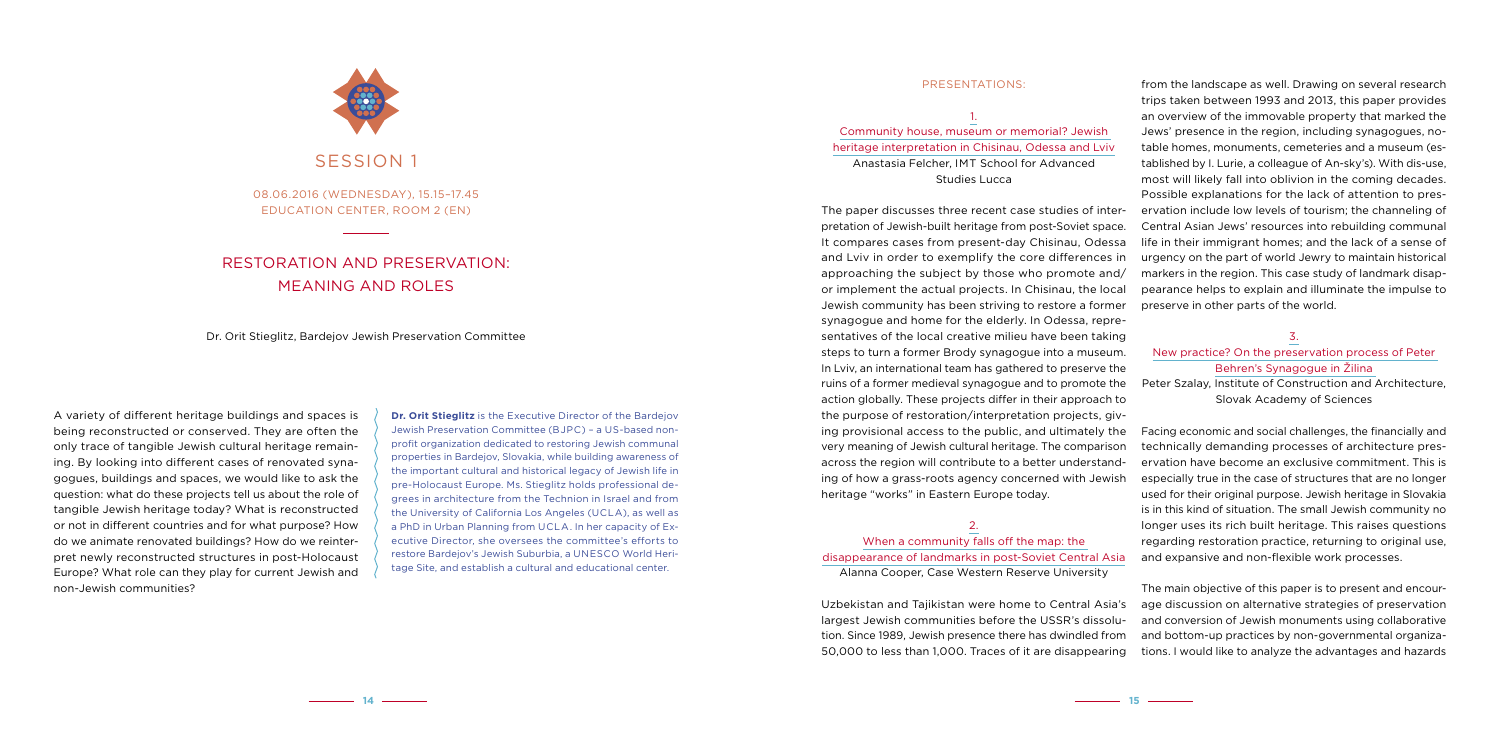Heritage routes are a special way of commemorating, caring for and educating about Jewish history and heritage. Tangible heritage is presented and experienced by a very specific sector of the public – tourists. Sometimes the routes combine Jewish and non-Jewish heritage sites within coherent entities, elsewhere they are focused thematically. Sacred places, memorials and everyday-life spaces are combined into commercial tourist attractions and infrastructure. This gives rise to a range of methodical and ethical questions. the sacredness of some spaces with their commercial use? What role do tourist routes play globally and locally for both the visitors and the hosts, or any other party involved? **Assumpció Hosta Rebés** holds a degree in History from the Autonomous University of Barcelona. Director of Patronat Call de Girona: Museum of Jewish History and the Nahmanides Institute for Jewish Studies since 1987. General Secretary

Using different European examples, we would like to ask about the current role, contexts and ideas involved. How are tourist routes designed and implemented? What messages can they transmit and how do they communicate them to the public? How can we reconcile respect for of the Network of Jewish Quarters in Spain, composed of 24 municipalities that preserve and promote Jewish heritage, since 1995. General Secretary of AEPJ since 2011, developing the European Day of Jewish Culture and the European Route of Jewish Heritage, awarded Main Cultural Itinerary by the Council of Europe in 2005*.*

of these practices on the ongoing restoration of the Neolog Synagogue in Žilina, the work of world famous architect Peter Behrens, which has been adapted by a local non-governmental organization, Truc sphérique, into the contemporary art gallery Nová synagóga.

4. History reclaimed: from ruined synagogue to culture and education center Bente Kahan, Bente Kahan Foundation

In 2005, the Wrocław Center for Jewish Culture and Education was established in the White Stork Synagogue by its director Bente Kahan. The following year, she founded the Bente Kahan Foundation together with Maciej Sygit, a socially engaged local entrepreneur. The foundation joined forces with the Wrocław branch of the Association of the Jewish Religious Communities in Poland to restore the White Stork Synagogue, and further reconstruction was carried out with financial support from the city of Wrocław. In 2008, the Bente Kahan Foundation received a grant from Iceland, Liechtenstein and Norway to complete the restoration of the historic building and its surrounding courtyard. The project was supervised by Marek Mielczarek, its volunteer representative. The inauguration of the White Stork Synagogue took place on May 6, 2010 together with the opening of a permanent exhibition entitled *History Reclaimed: Jewish Life in Wrocław and Lower Silesia*.

#### 5.

From old Jewish funeral home to new memorial museum: a history of research and renovation in Gliwice Piotr Jakoweńko, Upper Silesian Jews House of Remembrance

In 2012, the local government of the city of Gliwice made the decision to restore the old Jewish funeral home

designed by Max Fleischer, a famous architect from Vienna, and transform it into a branch of the local museum, bearing the name Upper Silesian Jews House of Remembrance.

The mission of the new branch of the Museum in Gliwice is to study and commemorate the history of the Jews in Upper Silesia, from the Middle Ages to the present. It is also a space for dialogue among various cultures, religions and nations, a venue for meetings and debates on the history and relationships between the many societies that once inhabited these lands. In the near future, a permanent historical exhibition on the subject will open to visitors. The educational program supplements the school curriculum on the history of the region.

#### 6. Brama Cukermana: a Jewish center in Będzin

Karolina Jakoweńko, Brama Cukermana Foundation

For hundreds of years the city of Będzin was the center of Jewish life in the region, while its location – at the south-western boundary of the Polish Kingdom – was of exceptional significance to the local community. Before the Second World War, Będzin's Jewish community numbered nearly 30,000 – half of the city's residents.

We consider it vital to educate the local community in the practical protection of Jewish heritage, or at least to broaden their knowledge of the city's and region's Jewish past. We reconstructed an old Jewish house of prayer which today is the seat of our foundation and the place where we conduct our educational and research activities.



08.06.2016 (Wednesday), 15.15–17.45 Education Center, Room 3 (EN)

# Heritage routes – memory, commercialisation and popularisation

Assumpció Hosta Rebés, European Association for the Preservation and Promotion of Jewish Culture and Heritage (AEPJ)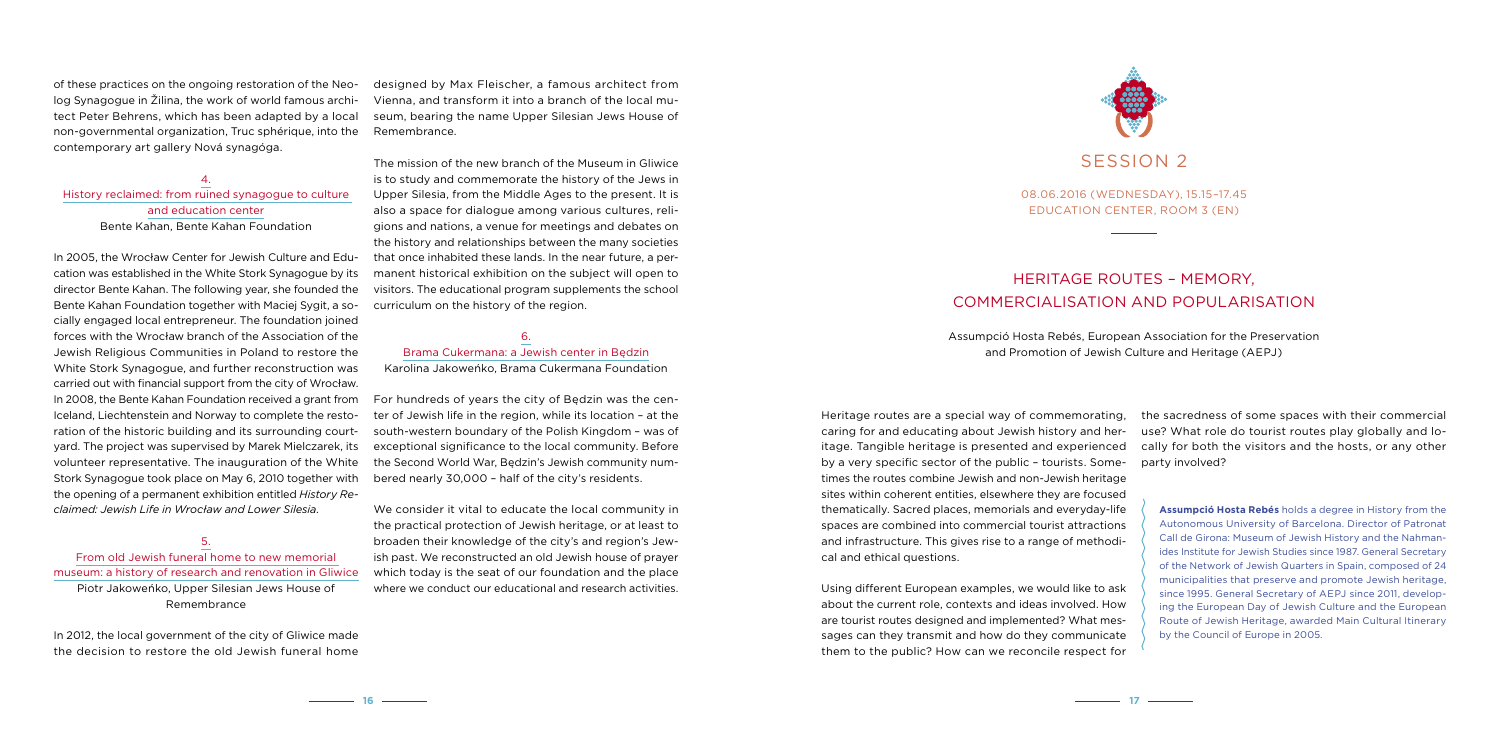4.

### Why is Taube Jewish Heritage Tours different from other tour providers? Helise Lieberman, Taube Center for the Renewal of

Jewish Life in Poland Foundation

patterns. The same former Nazi facilities may have been used as transit camps for expelled Germans (late 1940s), refugee camps (later 1940s), or Communist forced labor camps (1950s), only to become youth summer vacation camps or even homes for the elderly in the 1970s and 1980s. Places of murder and suffering became places of rest and leisure. Others, however, continued to be used as prison facilities until contemporary times and, in the worst scenario, facilities like a piggery were established there, causing grave insult to the victims. My presentation will explore and compare the post-war histories of these sites in an attempt to enrich the discussion about proper ways of preservation and remembrance of these places of torment. Shtetl Routes: how do we create tourist narration based on former heritage? Monika Tarajko, Grodzka Gate – NN Theater Center Based on the results of the Shtetl Routes project, we present various forms of narration that tell the history of small towns using literary motifs, famous figures, monuments, legends and old photographs. We will try to answer the following questions: What determines the attractiveness of a route or a town? What awakens the imagination? How do we talk about non-existent objects, and what should we use in the creation of local stories?

Taube Jewish Heritage Tours (TJHT) creates individual, family and group experiences that transcend tourism to gain insight into the complexities of cultural evolution. It provides visitors, mostly Jewish, from the U.S. and elsewhere, with opportunities to engage directly and immediately with Polish Jewish history and culture. Collaborating with partner organizations, TJHT combines site visits with lectures, workshops and colloquia. By exploring historically and culturally significant sites, and engaging in faceto-face dialogues with community leaders, journalists, politicians, artists and scholars, participants gain an expanded intellectual framework for understanding and analyzing a thousand years of Polish Jewish experience within the context of contemporary Polish society.

#### 5.

Based on examples of shtetls from the Polish, Ukrainian and Belarusian borderland, we present post-war history and the transformation of Jewish architecture as well as virtual models illustrating the scale of the former settlement. We will consider how to incorporate sights and knowledge about the history of Jewish communities into the mainstream of guided tours. The multimedia presentation will summarize our experience gained in cooperation with tour guides within the framework of the Shtetl Routes project.

#### Presentations:

### 1. Routes of Sepharad – enhancement of the Jewish Portuguese identity in intercultural dialogue: meta-analysis of a path Ana Umbelino, Portuguese Network of Jewish Quarters / City Hall of Torres Vedras

Routes of Sepharad is a collaborative work-in-progress that gives shape to an integrated project of awarenessraising, conservation, rehabilitation and public engagement based on Portuguese Sephardic heritage. My aim is to give a reflexive overview of the background processes in our work to turn a neglected and "invisible" heritage into a cultural and tourist route.

Routes of Sepharad is promoted by the Portuguese Network of Jewish Quarters. It benefits from the financial support of the EEA and Norway Grants and is being implemented in fifteen different cities in Portugal, giving rise to bottom-up processes that create community involvement. The project comprises the following branches: historical research and digital archive creation; cultural heritage restored, renovated and protected; tourism, economic and cultural empowerment; internationalization; education and audience awareness; intercultural dialogue and diversity.

2. Planning Jewish heritage tours in Kraków and Małopolska Anna Wencel, Galicia Jewish Museum

It might seem that planning a Jewish heritage tour in Kraków and the Małopolska region is easy – there is so much to see, there is proper infrastructure and there are

qualified, experienced guides. But if we are to fully recognize the complexity of local Jewish history and the current situation, we need to go beyond this optimistic, nice-looking facade, and raise some important questions: how authentic is Kraków's Kazimierz? What do tourists learn about Jewish life and culture when visiting this place? Do the "shtetl tours" really show *shtetlekh*? Do they really make people comprehend the diversity of local Jewish culture and heritage? Does a restored synagogue or a new commemorative plaque really tell us something about the local memory of the Jews, and past Polish-Jewish relations? How do we avoid kitsch and simplification? Where is the balance between visiting Holocaust sites and those relating to Judaism and Jewish history? How does the proximity of Auschwitz-Birkenau Museum determine the nature of tourist possibilities? The answers given in the presentation will be based on Galicia Jewish Museum's offer for tourists and its various educational programs.

### 3. Tell me, where have the camps gone? Patterns of the post-war fate of Nazi "labor education" camps Zbyněk Tarant, University of West Bohemia in Pilsen

The presentation will compare the post-war histories of about two dozen former *Arbeiterziehungslager* (labor education camps) in occupied Bohemia and Moravia. Some of the camps themselves existed for a couple of years, some only for months, yet their very existence has significantly affected their entire surroundings. While the most important places, especially those connected with the genocidal policies of Nazism, have been preserved (and thus conserved, "stuck in time"), there were hundreds of other, smaller places that began to be utilized for diverse purposes literally days after the war ended. Comparison of the post-war history of these unpreserved or re-purposed places reveals several interesting, similar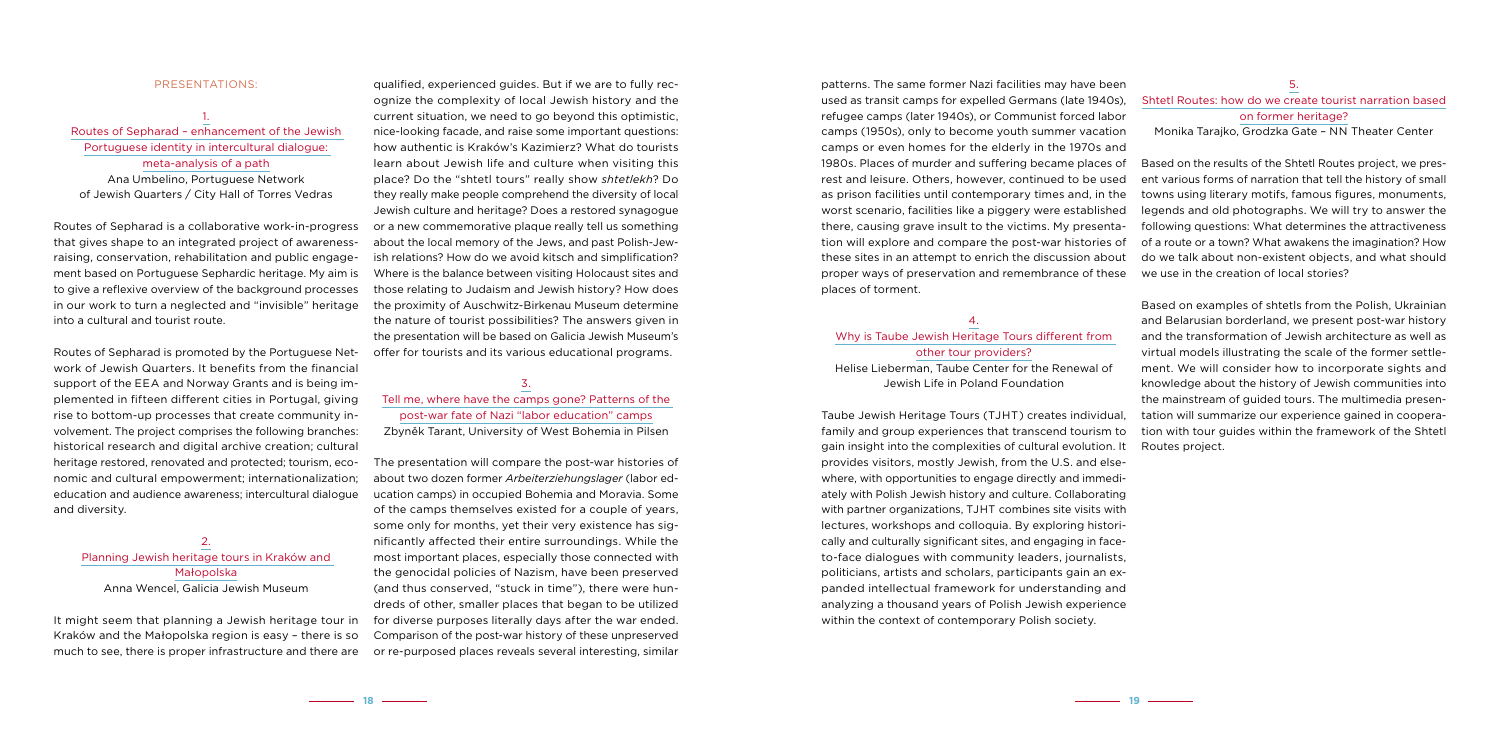#### Presentations:

1. Post-Holocaust legacy: challenges and responses Inna Rogatchi, Rogatchi Foundation

#### 2.

#### The Grodzka Gate – NN Theater Center in Lublin oral history program

Wioletta Wejman, Grodzka Gate – NN Theater Center

Post-Holocaust legacy poses a spectrum of new questions that both societies and individuals face in this period, as the generation of Holocaust survivors leaves the stage. These challenges are philosophical, psychological, sociological, historical, and more. They extend into the sphere of literature and arts, and via them are projected onto society and individuals in a much more powerful way than they used to be (also thanks to social media). The effect is twofold, as the new approach to the Holocaust reflects different societies and their conditions, and at the same time those societies are affected by the arts, media, and new readings and interpretations of the Holocaust in a very powerful way and with a speed unthinkable before. In this universally new development, the role of art and media, and the personal responsibility of artists, writers and film-makers are being placed in new, much more demanding positions, and having new expectations laid out for them. The presentation will also discuss the role of the language of modern art relating to the Holocaust and its legacy, with examples from several contemporary artists, composers, writers and film-makers currently working on the Holocaust theme (Gianni Carino, Pat Mercer Hutchens, Israel Sharon, Michael Rogatchi, Inna Rogatchi, and others). We will present the experience and results gained by the Grodzka Gate – NN Theater Center in Lublin in the course of recording the memories of the Jewish community in Lublin and the Lublin region. The Center's oral history program was launched in 1998 and has been running since. Since its inception, memories of the Jewish community of Lublin and the region have been one of the main topics we bring up in our interviews with witnesses of history. In asking about the past of the Jewish community we aim to bring back and preserve the memory of people and places which are no longer there. Our Oral History Program Archives hold over 700 accounts of the Jewish past of Lublin and the region. The most important include the accounts of people of Jewish origin who lived in Lublin or the region before WWII, recorded within the scope of the project *W poszukiwaniu Lubliniaków* (Searching for Lubliners). The next collection consists of the accounts of people who rescued Jews during the occupation, recorded within the framework of the project *Światła w ciemności. Sprawiedliwi Wśród Narodów Świata* (Lights in the Darkness. Righteous Among the Nations). The last part of the collection consists of the memories of the oldest residents of Lublin and the region, who talk about their Jewish neighbors. In the last part of the presentation, examples will be given of how we use the recorded accounts in our educational projects.

# SESSION 3

Many institutions in Western and Eastern Europe conduct oral history projects on Jewish minority-majority relations. In this session we will ask the question: How does studying the past relationships of neighbors contribute to the preservation of and public inclusion in Jewish heritage? What social, educational or self-awareness outcomes can be derived from using oral history? How does oral history interact with different actors and objects during different stages of the project: in the field, during interpretation and when transmitted to the public? How do we address ethical, methodological and interpretative concerns?

**Dr. Dobrochna Kałwa** is a historian, oral history specialist, member of the Polish Oral History Association and lecturer at the University of Warsaw (Institute of History). Her main focus is on gender in oral history projects. She is methodological advisor to POLIN Museum's oral history project, Associate Professor at the Jagiellonian University, Faculty of History (2000-2012), and visiting professor at Erfurt Universität (2010) and Universität Konstanz. She has authored a number of publications.

08.06.2016 (Wednesday), 15.15–17.45 Conference room A (PL/EN)

# The value and uses of oral history: studying the past relationships of neighbors

Dr. Dobrochna Kałwa, Institute of History, University of Warsaw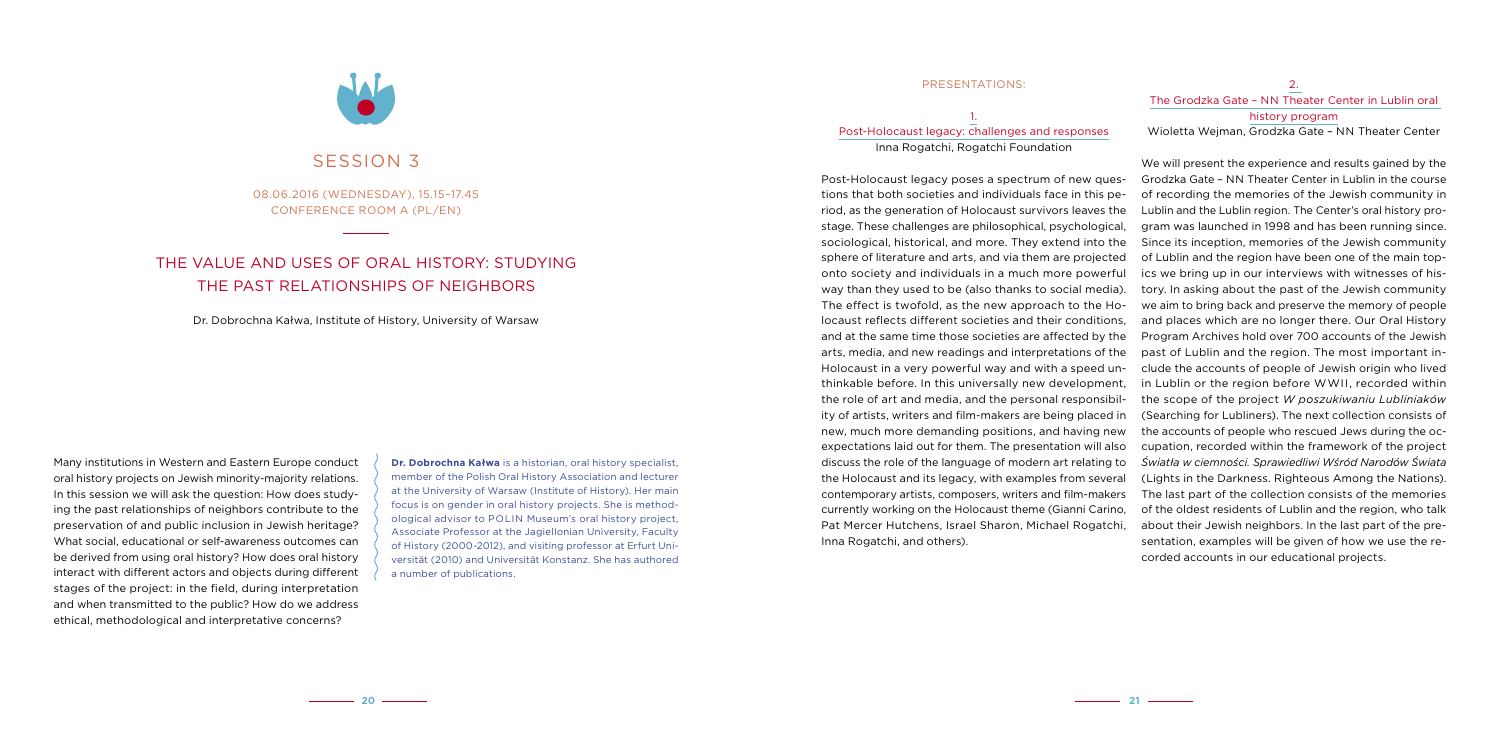# SESSION 4

Are Jewish museums in Europe today Holocaust museums by another name? Is it possible to recover a thousand-year history of Jewish life in the very places where millions of Jews perished? This is the challenge for Jewish museums in Europe today. This talk will explore the relationship between museums of Jewish history and Holocaust museums and memorials. How does the Holocaust figure in exhibitions dealing with Jewish history, and how does Jewish history figure in Holocaust museums and memorials? These questions will be explored through the perspective of POLIN Museum, which faces the Monument to the Ghetto Heroes, and in relation to examples from across Europe.

**Prof. Barbara Kirshenblatt-Gimblett** is Chief Curator of the core exhibition of POLIN Museum and Professor Emerita of Performance Studies at New York University. Her publications include *Destination Culture: Tourism, Museums, and Heritage*; *Image before My Eyes: A Photographic History of Jewish Life in Poland, 1864–1939* (with Lucjan Dobroszycki); *They Called Me Mayer July: Painted Memories of a Jewish Childhood in Poland Before the Holocaust* (with Mayer Kirshenblatt), and *The Art of Being Jewish in Modern Times* (with Jonathan Karp). She received an honorary doctorate from the Jewish Theological Seminary of America, and was recently decorated with the Officer's Cross of the Order of Merit of the Republic of Poland. She currently serves on Advisory Boards for the YIVO Institute for Jewish Research, Council of American Jewish Museums, Jewish Museum Vienna, Jewish Museum Berlin, Jewish Museum and Tolerance Center (Moscow), and museum and exhibition projects in Lithuania, Ukraine, and Israel.

3. Between evidence and memory: Jewish presence in Poland as experienced by three generations of Poles Joanna Król, POLIN Museum of the History of Polish Jews

In the last two decades, various oral history projects have been launched with the aim of documenting the fate of Jewish people in Poland. Most of the interviewees within such projects were direct witnesses of Jewish life, the Holocaust and Jewish post-war emigration – they belong to the so called "war generation." At POLIN Museum, which is a brand new institution gradually building its digital resources, we decided to broaden the understanding of the "witness" category by including post-war generation interviewees and those who grew up at the time of democratic transformation in Poland.

#### 4. Trauma, truths and the tzadik's remains Tomasz Chwałek, Institute of Ethnology and Cultural Anthropology, University of Warsaw

Up until WWII, the small village of Lelów (Silesian province) was home to a considerable Jewish minority. Nowadays, it has been a destination of Hasidic pilgrimages for over 20 years, thanks to the discovery of Tzadik David Biderman's remains. Ethnographic research, based on indepth interviews, has uncovered uncomfortable truths about the now-forgotten events of wartime; events that still make modern-day inhabitants feel strangely cautious towards any effort concerned with restoring remembrance of the mutual past. This is partly caused by the significant material and social leap forward that the Polish peasants experienced thanks to the "vanishing" of their Jewish neighbors. Recently, Prof. Andrzej Leder in his book *Prześniona rewolucja* (2014) has already laid

the foundations for the study of the psychological and social consequences of the Shoah on Polish neighbors, employing i.a. psychoanalytical methods, and I follow his lead in my study of this particular village.

#### 5.

Forgotten survival. Testimonies of Polish Jewish refugees in the Soviet Union during World War II Jan Kirschenbaum, Cukunft Jewish Association

Despite the fact that most Polish Jews who survived the Holocaust did so in the Soviet Union, their narrative of survival is often overlooked in discussions about the fate of Polish Jewry during World War II. Even when studied, it focuses more on their overall experience as a group, and rarely includes testimonies of individual survivors of the ordeal. Tracing and recording the oral and written testimonies of this group enables a researcher to understand the peculiarity of Polish-Jewish experience in the Soviet Union and its similarities and differences vis-à-vis the fate of Polish compatriots, as well as the complex relations between various nations under Soviet rule. My research attempts to shed more light on the matter and restore the complex narrative of Polish Jewish survival in the Soviet Union as part of both Holocaust and Polish history.



08.06.2016 (Wednesday), 15.15–17.45 Conference room B (EN)

# Exhibition narratives: museums and memorials

Prof. Barbara Kirshenblatt-Gimblett, POLIN Museum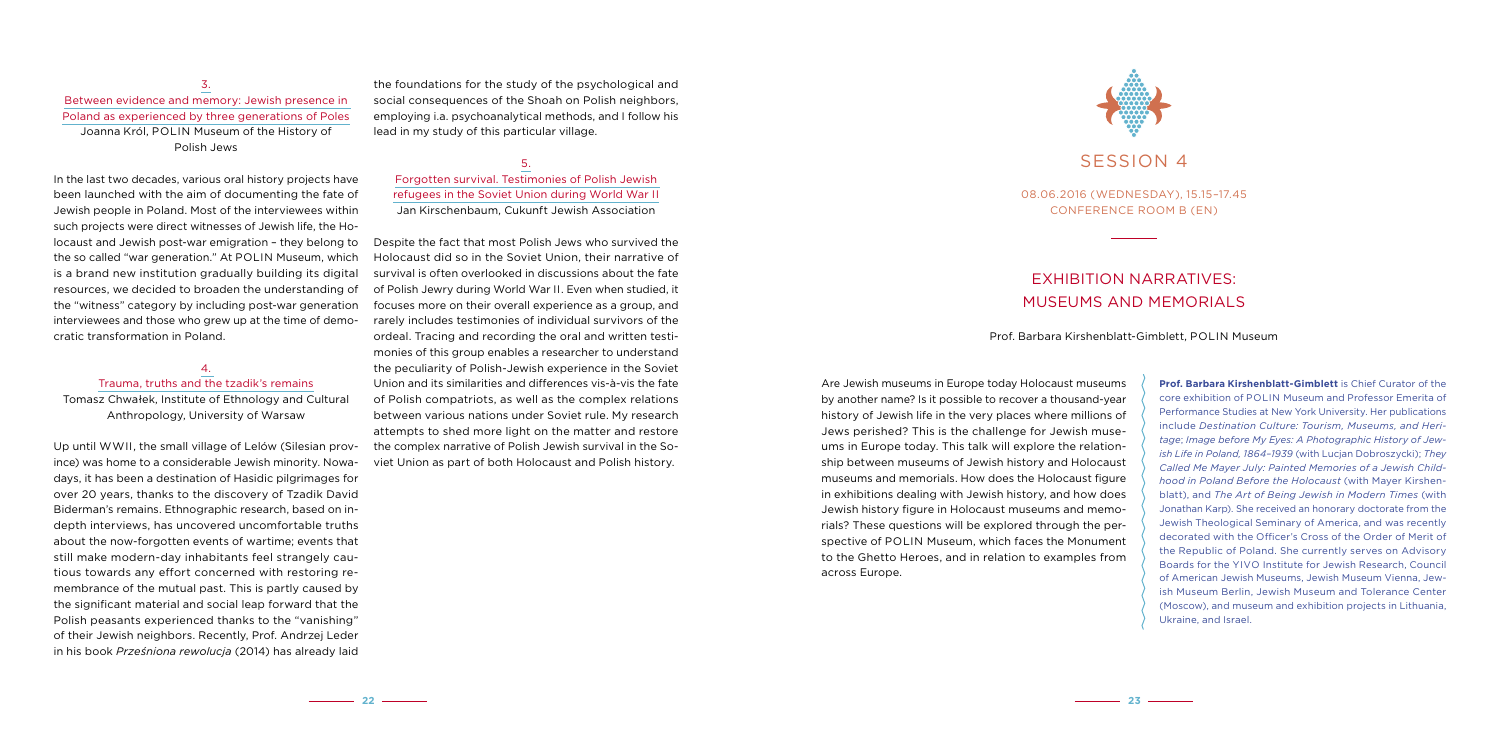project, though, the town of Oświęcim, which is primarily associated with the site of genocide, has regained the memory of its Jewish citizens from before Auschwitz.

#### 4. The Jewish museum as a place of intercultural interaction and dialogue Igor Shchupak, Tkuma Ukrainian Institute for Holocaust Studies

5.

### The concept of the history of Russian Jewry at the Jewish Museum and Tolerance Center in Moscow: idea, implementation, feedback

The initiative to create a Jewish Museum came from the communities of Dnipropetrovsk, Odessa, Kiev, Kharkiv and other cities. A special place in this process belongs to the Dnipropetrovsk Jewish community, which became one of the leaders of community revival and cultural life, and not only in Ukraine. The emergence of the Ukrainian Institute for Holocaust Studies has contributed to historical research on and restoration of Jewish cultural heritage. In 2012, in Dnipropetrovsk, the conceptually new museum Jewish Memory and Holocaust in Ukraine was established. The combination of a classical museum with modern multimedia technologies utilizes the potential for innovative education and dialogue between different generations and ethnic groups. The museum has become a kind of cross-cultural hub, where Jewish history and heritage are introduced in a Ukrainian and worldwide context. Evidence of this can be seen in its hosting the first permanent exhibitions in Ukraine dedicated to the Armenian Genocide (1915), the Volhynia tragedy (1943–1944), Holodomor (1932–1933) and so on. Conservation of Jewish heritage and history can promote intercultural dialogue and help develop social understanding and tolerance. lution in Russia. In so doing they would on the one hand promote the emergence of national identity among secular Jews, and on the other hand raise awareness and respect for the culture of one of the peoples living in Russia, and strengthen tolerance. In this regard, it was quite easy to understand what kind of exhibition the Federation wanted. The three characteristics of the exhibition were to be: objectivity, accessibility to everyone and an entertaining character. The basic conception of the museum is as follows: the history of Russian Jewry should be viewed as part of Russian history; it is a history of Jewish integration into Russian and Soviet society. Furthermore, it is also a history of the evolution of Jewish identity which is always in flux and maintains Jewish singularity, manifesting it in different ways. The aim was to show the critical turning points of these two seemingly contradictory, but related processes: integration and preservation of the unique traits of Jewish culture.

Boruch Gorin, Jewish Museum and Tolerance Center in Moscow

The idea of creating the museum was originated by the Federation of Jewish Communities of Russia. Their essential aim was to provide anyone and everyone with objective information about Jewish culture and its evo-

#### Presentations:

# 1. A survey of Jewish museums in Europe

Brigitte Sion, Rothschild Foundation (Hanadiv) Europe

The Rothschild Foundation (Hanadiv) Europe has recently conducted a comprehensive survey of Jewish museums in Europe. Sixty museums from over 25 countries have responded to 200 questions, agreeing to share their experiences and data on ten specific topics, from preservation to public programs; from marketing to provenance research; from exhibitions to administration. Brigitte Sion, who coordinated this groundbreaking research project. will present some preliminary results for the first time. focusing on four areas: travelling exhibitions, collaboration with Jewish and non-Jewish institutions, educational programming and visitor data. For the first time, museums large and small, in busy capitals and in the countryside, are invited to add their voice to a long-awaited conversation about their mission, their strengths and their challenges, as well as their relevance.

#### 2.

#### Discovering a lost model, recovering a lost world Jayne Josem, Jewish Holocaust Centre, Melbourne

The centerpiece of the Jewish Holocaust Centre museum in Melbourne is a model of Treblinka created by one of the few Jewish survivors of that death camp, the late Chaim Sztajer. Another model by Sztajer was recently re-discovered: the old Częstochowa synagogue, a synagogue that was destroyed during the war. This model will be reunited with the Treblinka model for display in our new museum. It stands as a contrast to the hell of Treblinka, and will be situated in the 'Vanished World' section, depicting the richness and diversity of pre-war Jewish life. Historically,

the Częstochowa synagogue is stylistically significant as it reflects contemporary secular design methods, incorporating local motifs and aesthetic styles, but includes elements of migration and trade. These models are not just educational devices but are also one man's personal testimony to loss – in Treblinka, his wife and child, and in the synagogue, his life before the war. Incorporating Sztajer's model as a counterpoint to the Treblinka model, will enable us to showcase pre-war Jewish life in Europe before we depict the events of the Holocaust that made that world all but vanish.

#### 3. Oshpitzin: the new core exhibition in the Jewish Museum in Oświęcim Artur Szyndler, Jewish Museum in Oświęcim

Jews lived in Oświęcim since the 16th century. They called their town Oshpitzin, from the Hebrew for "guests." In stark contrast with the associations summoned by the town's German name, Auschwitz, the town's Jewish name carries echoes of home. The symbolism of Auschwitz hangs heavily over Oświecim, blocking out the rich Jewish life that existed there for centuries. This exhibition brings that history out from under a shroud and into the light. To tell the story of Oświęcim's Jews, in 2014 we pieced together scattered artefacts and the memories of survivors and their descendants. These pieces have been carefully curated, and together they build the story of the long Jewish history of this town. In Oshpitzin, we have created an environment that allows for a unique multisensory experience of the interconnectedness of history and architecture. The Jewish Museum is more than a stage for the exhibition; it creates the space, texture, and context for a multi-layered exploration of the history of Oświęcim. The exhibition is a tribute to life but it is impossible to tell this story without including the Holocaust. Thanks to the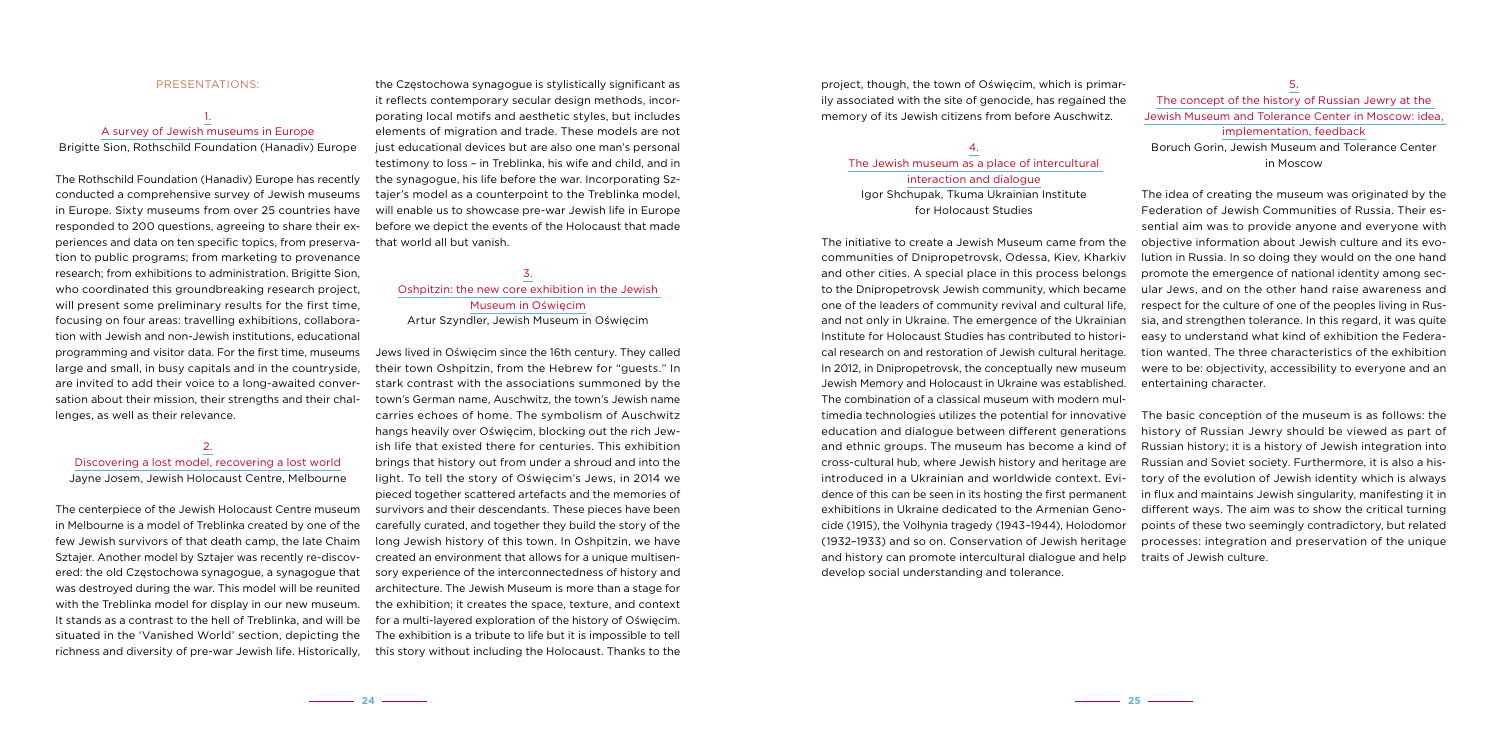**Witold Wrzosinski** was born in 1980 in Warsaw and holds an MA in Jewish Studies. He runs Avanim, a Jewish genealogy research service, as well as the Foundation for the Documentation of Jewish Cemeteries, which has indexed over 100,000 inscriptions from 90 cemeteries all over Poland. Witold has taken part in dozens of educational programs and has written on Polish Jewish matters in popular and scholarly publications. He also created the Hebrew transcription system for POLIN Museum. In July 2015, the work done by his foundation was recognized by the International Association of Jewish Genealogical Societies.

**Marla Raucher Osborn** is a former California attorney and project lead for Rohatyn Jewish Heritage. She works in Warsaw at the Foundation for the Preservation of Jewish Heritage in Poland (FODZ) and is an advisor to the Board of Gesher Galicia and director of Remembrance & Reconciliation. She has collaborated with the Galicia Jewish Museum, the Jewish Historical Institute, POLIN Museum of the History of Polish Jews and the Lviv Center For Urban History. Marla is a regular contributor to numerous online genealogy and heritage digests, lectures internationally and is very active on social media.

**Michael Tobias** has a BSc Honors degree in Mathematics and Physics and has qualified as an actuary. He has a Master's Degree in Genealogical, Palaeographic and Heraldic Studies. He is a co-founder and board member of Jewish Records Indexing – Poland and Vice President, Programming, of JewishGen, Inc. He was database matching consultant to the International Commission on Holocaust Era Insurance Claims. He has contributed to various conferences, journals and radio and TV programs. He was awarded the International Association of Jewish Genealogical Societies Lifetime Achievement award in Washington in 2011.

**Michał Majewski** is a historian and archivist. Since 2007, he has worked for the Association of the Jewish Historical Institute (AJHI) and POLIN Museum of the History of Polish Jews. Currently, he is a member of the AJHI board and chairman of the Association's grants committee, and a member of the advisory board of Gesher Galicia. He is the head of POLIN Museum's Resource Center which provides valuable information to visitors as to where and how to search for information about their ancestral hometowns and families.

The development of various online projects has made access to various types of archival and library resources increasingly easy over the last few years. Both large, commercial databases and smaller ones, created by people passionate about history, are now available to the public. There are many great tools available, but because of

their sheer abundance, not all of them are being used to their full potential. Together with experts from three organizations working to describe archival materials and popularize historical research, we will reflect on the future of such projects, their interdependence and possibilities for their integration.



09.06.2016 (Thursday), 10.15–12.45 Conference room A (PL/EN), open to the general public

# Jewish cultural heritage online: databases, platforms, repositories

Chaired by Michał Majewski, POLIN Museum Michael Tobias, JewishGen, Jewish Records Indexing – Poland Witold Wrzosiński, Foundation for the Documentation of Jewish Cemeteries Marla Raucher Osborn, Gesher Galicia, Rohatyn Jewish Heritage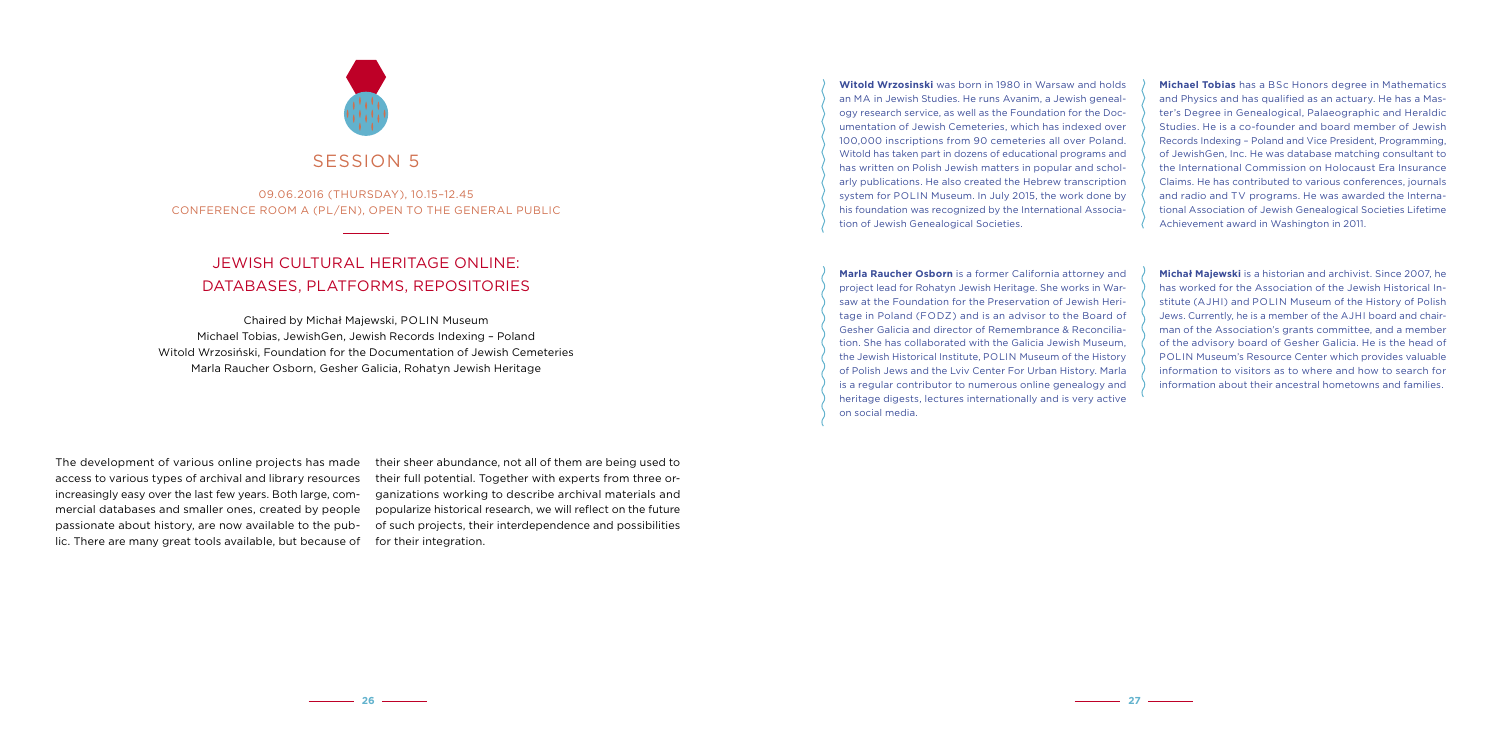#### Presentations:

1. Communicating the Holocaust in the information age: new narrations, new education Dragana Stojanović, Faculty of Media and Communications Belgrade

Vera Mevorah, Independent Researcher

In 2015, the Federation of Jewish Communities of Serbia launched an interdisciplinary project in the field of research and collecting documentation related to Jewish life in Serbia before the Holocaust. New-media technologies, interactive artistic presentations and documentaries have been used to create an innovative educational platform appealing to the younger generation.

The co-authors will present the project itself, seeking a broader dialogue on the challenges of using new media and internet technologies in Jewish and Holocaust history-related projects. They will also bring up the persisting

perspective in IWitness Dr. Kori Street, USC Shoah Foundation

multimedia-learning activities. The materials are embedded in a 21st-century learning context, promoting digital literacy and developing students' skills and competences. The activities have been proven to boost students' subject matter knowledge while developing their critical-thinking and empathy for others. The aim is to spark motivation to act, and to shape the students as responsible participants in a civil society. The activities are built around curated testimony clips connected to the curriculum in many subject areas. Survivors and witnesses have shared their personal narratives, leaving us with a multitude of memories of Jewish life, tradition and religion. The presentation will explore what the platform can mean for Jewish heritage education.

complexity of the issue of narrative and education within the topic, opening the discussion towards new possibilities of representing the Holocaust. 2. Digital learning and Jewish heritage through personal It is common to regard 21st-century students as digital natives who require new methods and approaches in their education. The topic of Jewish heritage is no exception. The presentation will explore the pedagogical possibilities of IWitness, an educational website that brings the stories of survivors and witnesses from the USC Shoah Foundation's Visual History Archive to students via The Virtual Shtetl portal (www.sztetl.org.pl) is a project run by POLIN Museum. The portal seeks to revive the memory of Jewish communities that have lived in Poland through the ages. Virtual Shtetl contains information on approximately 2,000 towns inhabited by Jews, including details on synagogues, places of worship, cemeteries, and other sites relating to the Jewish community. It describes towns located in the territories of Poland, Belarus, Ukraine, Lithuania and parts of present-day Russia that were once within the former boundaries of the Republic of Poland. Virtual Shtetl is a social network created by academics, local history enthusiasts and various correspondents and users. The website's resources include materials shared by institutions and organizations, universities, foundations, museums, local authorities and Jewish organizations. Since 2009, it has been visited by over 5 million people.



#### 3.

### Virtual Shtetl: a community and social network for the protection of Jewish history and heritage Krzysztof Bielawski, POLIN Museum of the History of Polish Jews

How can we use modern media and technologies successfully, creatively and efficiently? How can new media help to effectively educate about Jewish heritage and reach out to the public? How are they currently used, and what could be done in the future? There are a number of very interesting projects that can share good practices (use of mobile apps, multimedia platforms, interactive storytelling). From their examples, we would like to address the above questions.

**Michael Edson** is a strategist and thought leader at the forefront of digital transformation in the cultural sector. Michael served as the Smithsonian Institution's first Director of Web and New Media Strategy, and he is currently the Associate Director and Head of Digital for the United Nations Live – Museum for Humanity, a new institution being envisioned for Copenhagen, Denmark, and other locations throughout the world. Michael is a Presidential Distinguished Fellow at the Council for Libraries and Information Resources (USA); he serves on the Open Knowledge Foundation's OpenGLAM (Gallery, Library, Archive and Museum) advisory board, and is the founder of the Openlab Workshop initiative, a solutions lab, convener and consultancy designed to accelerate the speed and impact of transformational change in the GLAM sector. Michael is an O'Reilly Foo Camp alumnus and he was named a "Tech Titan: person to watch" by Washingtonian magazine.

# Session 6

09.06.2016 (Thursday), 10.15–12.45 Education Center, computer room (EN)

# New media in Jewish heritage education

Michael Peter Edson, UN Live – Museum for Humanity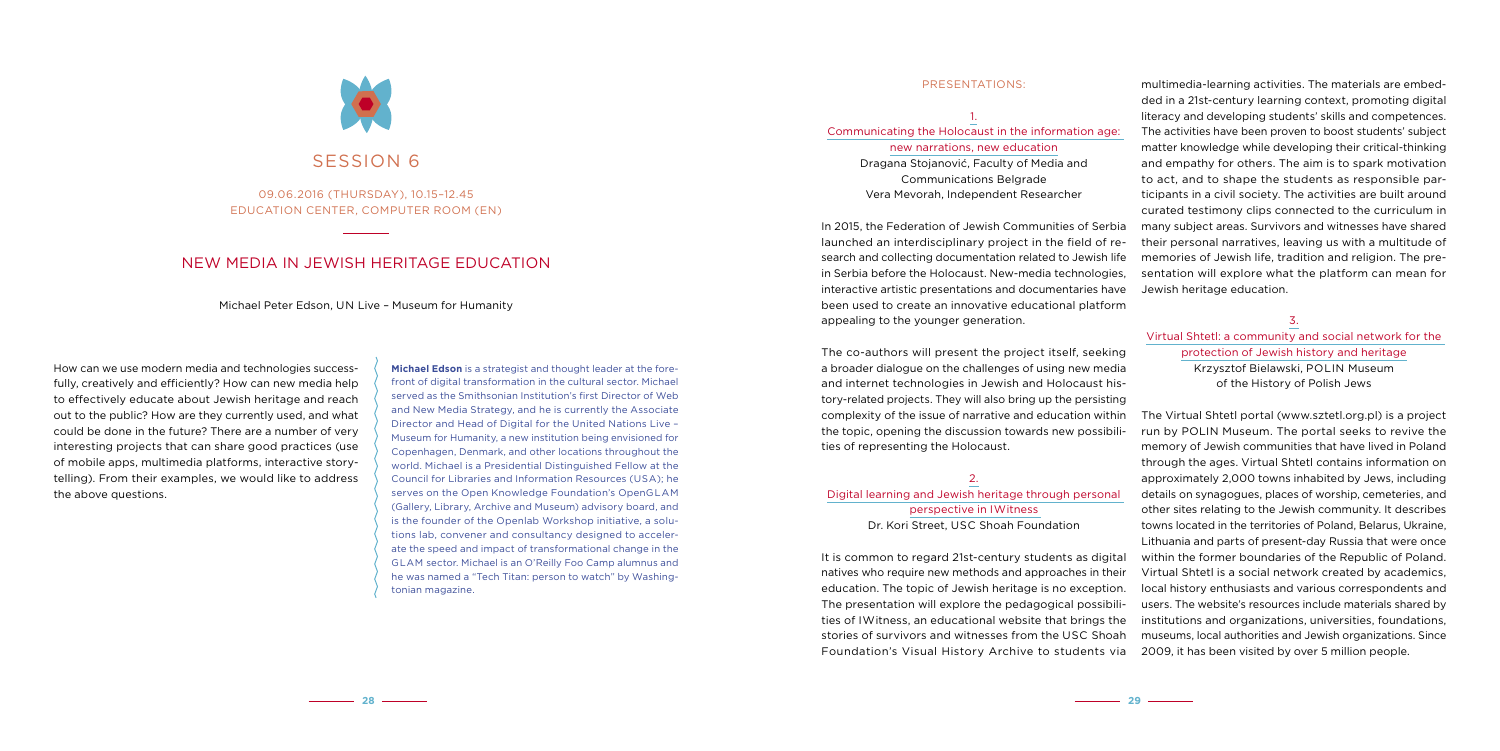The presence of new media and technology in narrative exhibitions has lately become the norm. However, the use of multimedia in exhibitions and the relationship between technologies and collections raises many questions. While focusing mainly on Jewish heritage institutions, we would like this discussion to explore the wide range of possibilities and challenges that multimedia brings to historical narratives. How can new technologies best support an object and convey a story? How can they work with – and not against – artefacts and collections? Where does their role begin and end? Can guidelines for their correct use be defined when dealing with sensitive material? How can we best develop multimedia presentations and interactive tools that are engaging and relevant yet historically sound and accurate?

**Arnaud Dechelle** is a French architect and interpretive designer based in London. He is a senior lecturer teaching Design for Exhibition and Museums at the School of Architecture and Design at the University of Lincoln. He specializes in design and interpretation for exhibitions and museums. He was lead designer for the core exhibition of the Museum of the History of Polish Jews for Event Communications until 2011. He founded studioDiem and has worked on various projects for the House of European History in Brussels, the British Museum and the Jewish Museum in London. He holds a French Architect Diploma and a Postgraduate degree in Theory of Art and Architecture. He has also completed a Master of Arts in Scenography from Central St Martins College of Art.

#### 4. Sharing: between and beyond communities Aleksandra Janus, Centrum Cyfrowe Projekt:Polska

There is no such thing as heritage, claims Laurajane Smith in *The Uses of Heritage*. Heritage is rather a type of discourse and a process of constructing and sharing what is recognized as important by a certain community. Museums and cultural institutions play an important role in giving voice to these narratives. In the case of Jewish heritage, many local, national and transnational communities are interconnected by these shared stories and memories, and the objects related to them. Implementing open models of sharing heritage resources seems to be a powerful tool that enables the engagement different communities in the processes of creating meaning and supporting creativity and education.

In my presentation I would like to address these issues and try to answer a few crucial questions: How do we design an inclusive and effective process that facilitates implementing an open model? How do we build shared attitude and motivation? How do we make the process sustainable? How do we work towards community participation through the use of digital technologies and open, cooperative models based on sharing knowledge and resources?

5. Towards a crowdsourced conceptualization of Jewish heritage Jack Gottlieb, World Jewish Heritage Foundation

Until recently, Jewish heritage remained archived in museums and libraries. Lately, we've been witnessing an ongoing process of opening up Jewish heritage to a broader public by providing fresh points of view and highlighting its varied cultural aspects (food, music, ethnicities, etc.) This new engagement and interest is expressed in new media. Digital dabbling can be seen on social media platforms like Instagram, Facebook and Twitter, where cultural heritage sites and events are being hashtagged and geotagged for easy access and exposure (e.g. #JewishVenice). On websites like PBS's Share your Journey and WJHpedia, people can become digital contributors, sharing their personal stories or curating a particular site or event that piques their interest. A new concept called 'digital curation' permits individuals to create an 'online exhibition', curating various cultural heritage topics like ethnic food or ethnic music. One can create an e-book in the WJH Library. These new methods create new opportunities in the educational environment. The challenge is to integrate existing traditional structures with this new digital world and thereby create a combined sustainable concept to maintain Jewish heritage.



# SESSION 7

09.06.2016 (Thursday), 10.15–12.45 Education Center, room 2 (EN)

# Medium, object, story: using multimedia in narrative exhibitions

Arnaud Dechelle, University of Lincoln School of Architecture and Design, Design for Exhibition and Museums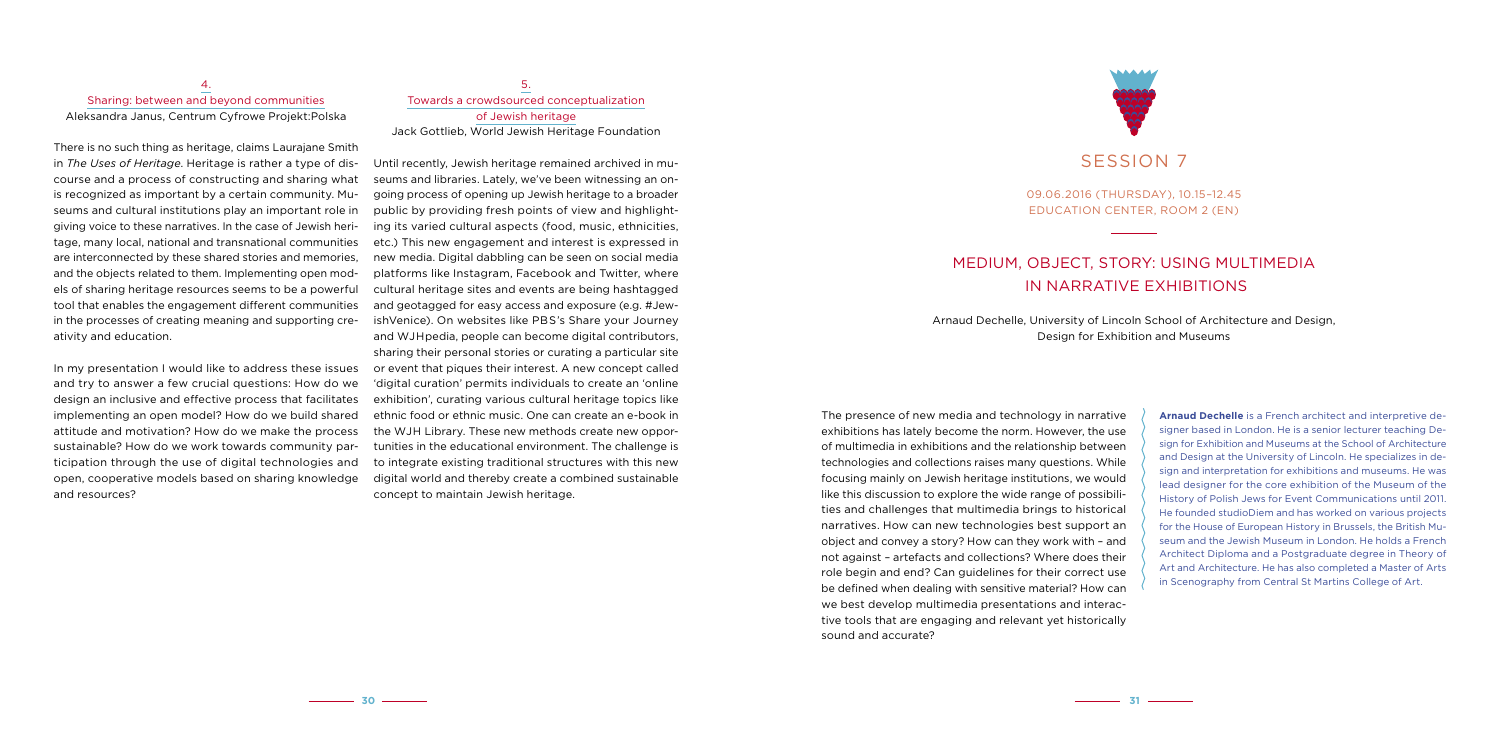#### 4.

### Places of memory: virtual reconstruction as a way to build a story about lost Jewish heritage Rafał Szrajber, Information Technology Institute, Łódź University of Technology

local survivors who settled in Houston after the Second World War. Accessed using a 55-inch (140-centimeter) touchscreen inside the HMH Library, the interactive display features artefacts and archives found in the HMH Permanent Collection. In addition, quotes from survivors are interwoven into the narrative, personalizing the story and highlighting the museum's collection of more than 280 oral history interviews. The initial opening of the multimedia exhibition on January 27, 2016 included the histories of 27 communities and 63 survivors. Visitors will continue to be able to explore the database as additional communities are added and updated on an ongoing basis. intangible heritage that once belonged to a place, while the game engine enables the creation of a story about lost Jewish Heritage. 5. Between the journey and the refugees exodus: on Peter Forgács's *Danube Exodus* Kamil Lipiński, Adam Mickiewicz University in Poznań The paper discusses a vision of a journey through archival documentaries exhibited at the Getty Institute by Peter

Computer-based visualization and virtual reconstruction methods are now employed in a wide range of contexts to assist in the research, restoring, communication and preservation of cultural heritage. The presentation presents heritage as a process in which new media plays an important role. Using selected examples, I will present the London Charter guidelines for the use of computerbased visualization in research on and communication of cultural heritage, upon which the intellectual integrity of such methods and outcomes depend.

The paper will present the concept of balanced information as a problem in the transmission of information about cultural heritage and lost heritage, and digital methods for its restoration. While restoring lost heritage, it is necessary to take into account all the elements that describe a selected area of the virtual reconstructed space. The virtual reconstruction can bring back important parts of

Forgács and the Labyrinth Group, in the form of foundfootage storytelling expanded into interactive installations, maps and images. An archive of found footage from the 1930s presenting a journey by ship of Jewish refugees from Slovakia to Palestine, and the reverse trip in 1940, is analyzed here in terms of a hieroglyphic reading of historical documentation. In the exhibition context of alternative utopias, the viewer is invited to immerse themselves in the expanded arrangement. Calling into question the paradigm of interactive dialogue, panoramic view and haptic vision, the author explores juxtapositions of interweaving historical narratives. In the light of hieroglyphic footage put in multifarious intersections, this innovative journey bringing forgotten historical documentation into the present might be read in a new perspective.

#### Presentations:

### 1. Holocaust education in the museum space: an Israeli perspective

Madene Shachar, Ghetto Fighters' House Museum / Yad Layeled Children's Memorial Museum

Holocaust museums have become a prominent venue for perpetuating a collective memory of the Holocaust. In Israel, Holocaust museums are an integral part of the national commemoration of the Holocaust, which the Ministry of Education recommends as an appropriate medium for supplementing Holocaust education in schools (Resnik, 2003). The first Holocaust museum for children, Yad Layeled, was founded 20 years ago in Israel. The educational philosophy and practices at Yad Layeled can provide insight into Holocaust education in the museum environment. Multi-media installations, including audio and video testimonies, are an integral part of the museum experience. All are pedagogical strategies used to engage the visitor and invite him/her to become a secondary witness to the experiences of the children represented in the exhibition. This lecture will explore the educational philosophy of Yad Layeled and how various media are used as pedagogical tools in order to evoke empathy in young visitors, while constructing their personal and collective memory of the Holocaust. Both local and universal aspects of Holocaust education in the museum space, as well as the place of authenticity, will be discussed.

### 2. Jewish Monument: online memorial and interactive memorial experience in Amsterdam Anat Harel, Jewish Cultural Quarter, Amsterdam

In April 2016, the Jewish Cultural Quarter in Amsterdam presented a new online memorial for the victims of the Shoah who were deported from the Netherlands, www. JewishMonument.nl. The new website is the result of a complex project in which two existing memorial websites and databases – dating respectively from 2006 and 2010 – were migrated and merged together. The data model has been adapted, the possibilities for user engagement have been redesigned and the site has been given a new look and feel. The new homepage is an actual memorial, testifying to visits of users by changing its color over time and showing the impact of the Shoah in an interactive way. The renewed Jewish Monument has a physical home in the National Holocaust Museum in Amsterdam, which opened in May 2016. In the context of the National Holocaust Museum, the digital Jewish Monument will be the core of an impressive, interactive memorial experience.

#### 3. Holocaust Museum Houston: Destroyed Communities Interactive Learning Center Rebecca Taylor, Holocaust Museum Houston

The Destroyed Communities Memorial Slope located outside Holocaust Museum Houston (HMH) in Houston, Texas, serves as a permanent memorial to more than 340 Jewish communities that were obliterated during the Holocaust. The memorial's counterpart, the Destroyed Communities multimedia exhibition, invites visitors to explore a narrative of each of those communities, including photos of Jewish life before the Holocaust and the stories of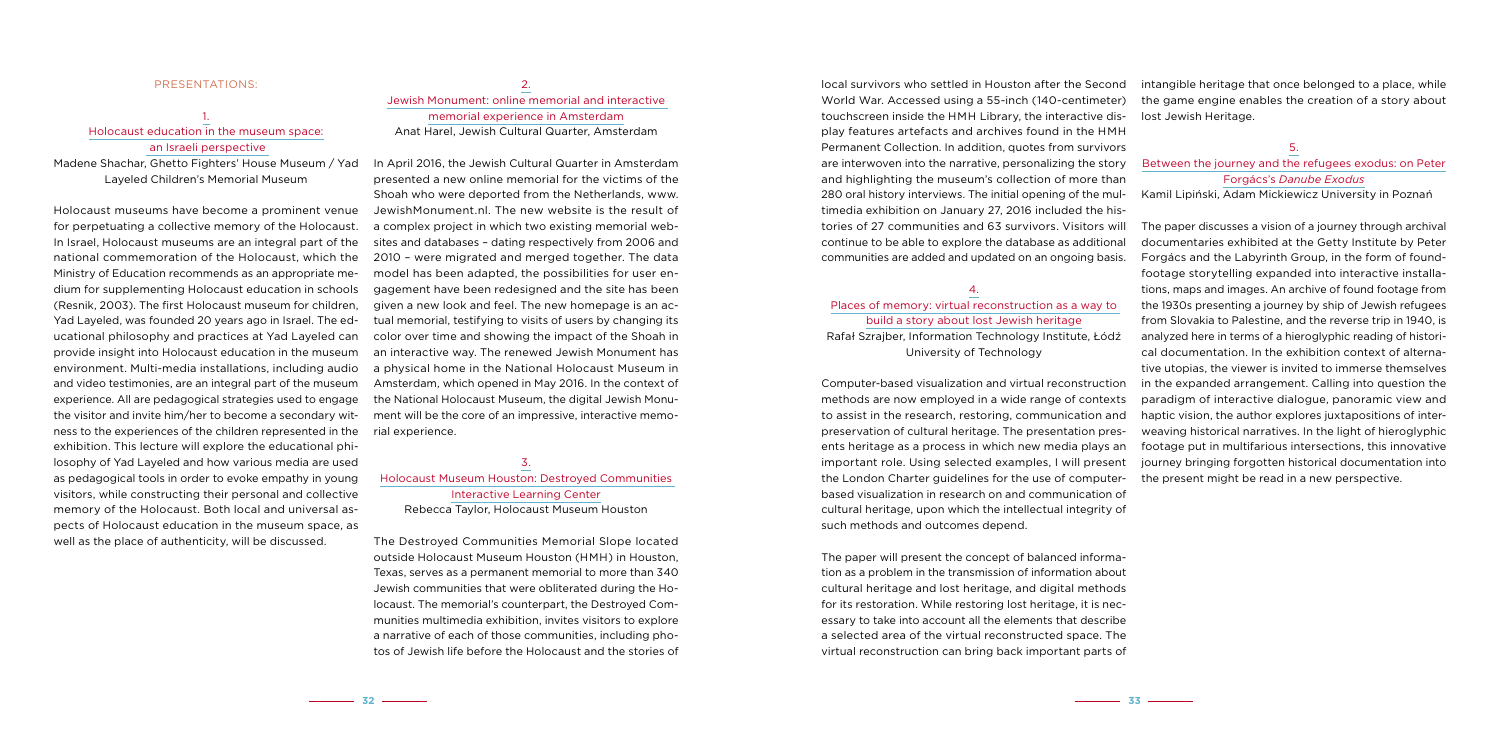Cultural memory is a collective process that involves culturally shaped ways of experiencing, understanding, expressing and negotiating the past. Any consideration of the past takes place in the present and bears on the future. How is cultural memory understood and approached in different educational projects? What methodologies, concepts and principles guide cultural memory projects related to Jewish history and the Holocaust? What is the potential of objects, drawings, music, theatre and other creative approaches? The goal of this session is to share the most interesting methods and projects using such creative approaches to cultural memory and education both within and outside the classroom setting.

How do we tell a dramatic and touching wartime story in a form that will be appropriate, but also attractive enough to catch people's attention in the internet era? It is not easy to strike the right balance between historical content, simplicity and attractiveness of the message. POLIN Museum of the History of Polish Jews has gathered many oral testimonies, documents and digital files describing stories of help given to Jews by Poles during WWII. This collection has been shown on the website www.righteous. pl, but it soon turned out that more modern technologies needed to be used for the content to reach the museum's digital visitors.

> **Dr. Maria Fritsche** is an Associate Professor at the Department of Historical Studies at Norwegian University for Science and Technology, Trondheim. Her main fields of research lie in film history, the social and cultural history of Nazi Germany and post-war Europe and also masculinity and gender. She participated in a grass-roots initiative of Viennese citizens who sought to trace the fates of the Jews in their neighborhood: Birgit Johler & Maria Fritsche (eds): *1938 Adresse Servitengasse. Eine Nachbarschaft auf Spurensuche*. Mandelbaum, Wien 2007.

6. Virtual exhibitions about stories of help given to Jews during WWII Klara Jackl, POLIN Museum of the History of Polish Jews

We wanted to present the stories in the most accessible way. By creating a series of virtual exhibitions based on our collection, we believe we have shown that historical narration can be engaging. Thanks to the modern and original digital design of the exhibits, their simple form, attractive visual materials and short texts, we were able to create an interactive tool that makes new ways of narration and dialogue with the audience possible. One of the exhibitions, *The Right Address*, shows stories of hiding Jews in occupied Warsaw: http://www.sprawiedliwi. org.pl/wystawa/dobry-adres/en/



09.06.2016 (Thursday), 10.15–12.45 Conference room B (EN)

# Creative approaches to cultural memory and education

Dr. Maria Fritsche, Department of Historical Studies, Norwegian University of Science and Technology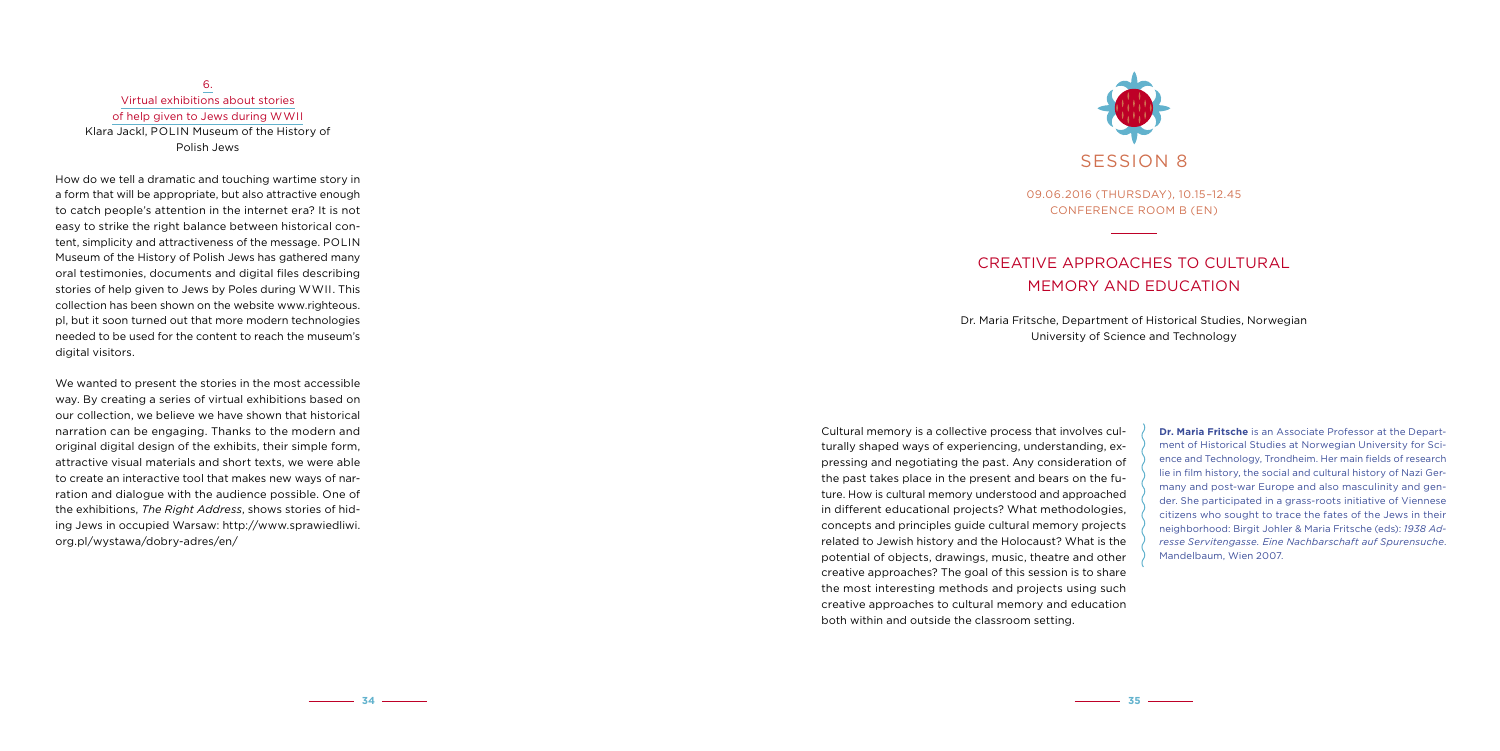The presentation will include a discussion of learning outcomes, especially in the form of student testimonials. Students describe their participation in the play as "life-changing," and they explain how they will continue to "remind the world" about survivors and their stories. Our presentation will also explain how this project con-

# A Jewish street in Poland

languages and produced in student theatres in the US, Poland and Belgium. As students read and stage the play, they become active agents in preserving survivors' memories. They become "immersed" in their roles, and consequently seek to learn more about the Holocaust in traditional coursework. They also develop a sense of responsibility to preserve the memories of Survivors. We will raise a number of questions, such as: How should we address myths and stereotypes? What visuals should we use to depict this lost culture? How do we make absence come to life? How do we give a voice, color and content to the people who were etched into memory in black and white?

interwoven to create the "scenery" of the portable unit.

#### 5.

### Post-Jewish architecture of memory in former Eastern European shtetls

nects to other related endeavors, such as the restoration and preservation of cemeteries and other Jewish cultural sites in Poland. The Foundation actively connects its educational outreach efforts to these projects. 4. Shlomit Steiner, Yad Vashem In this conference, we seek to present an educational activity that we have been conducting for various audiences from around the world at the International School for Holocaust Studies of Yad Vashem for 14 years. This mobile education unit was originally developed to prepare Israeli high-school students prior to traveling to Poland, focusing on the vibrant world that vanished in the Holocaust. This material has also been adapted online in Polish: http://www.yadvashem.org/yv/en/education/languages/ polish/lesson\_plans/polish\_jews.asp We will present this resource on the diversity of the Jewish street in pre-war Poland, highlighting the tapestry of everyday life. In addition, we will underline methodological considerations and the numerous primary sources I would like to present my longstanding interest in architectural and artistic practices that seek to cope with urban emptiness and spectral architecture. My PhD project focuses specifically on former shtetls, Jewish towns that were spread throughout Central-Eastern Europe before the Second World War and are currently inhabited by non-Jewish populations. The overarching objective of my work is to generate or "defrost" the architectural memory (through design and artistic intervention) of the past architectural functionalities of shtetls. To achieve this, I have developed a methodology that links urban, historical and social studies of former Jewish towns with practical (architectural and artistic) experimentation with the abandoned architecture of extinct communities. My aim is to formulate a design method that responds to the complexities faced by architects trying to cope with the problems surrounding urban emptiness. I will discuss these problems by referring to several of my architectural projects, analyzing their implications for the theory and practice of architectural design. I will analyze JAD, an experimental platform for communal production of urban space, Signboard, Cloud and the Nomadic Shtetl Archive as architectural designs that poetically juxtapose the problems of current use with questions of the historical past.

Natalia Romik, UCL Bartlett School of Architecture

#### Presentations:

### 1. Narratives in time and space: a local history walk and transliteracies – IWalk Andrea Szonyi, Zachor Foundation for Social Remembrance and USC Shoah Foundation

Martin Smok, USC Shoah Foundation

Local history walks as educational programs provide a spatial context for education about Jewish heritage and historical memory in sites all over Europe. Taking students out of the classroom and to nearby authentic locations of the Jewish past brings Jewish history and heritage closer – both literally and figuratively. This paper will introduce IWalks, a unique local history walk, as a new educational method of exploring cultural history and Jewish heritage. The paper will focus on the pedagogical approach and learning outcomes, exploring how learning occurs. IWalks are visits to authentic locations combined with the viewing of related video testimony clips from the USC Shoah Foundation Visual History Archive. They enable the personal aspect of the Jewish past to be connected with the given location in a pedagogical context. This way, the program not only builds on the development of mobile technologies (using tablets, smartphones or other devices) but brings testimony, a complex primary source, into the local urban context. By walking in the spaces of Jewish heritage or in the void of the spaces, the personal narrative becomes the focal element that fills the space or complements the understanding of the space. It contributes to the development of layered and complex thinking. Testimonies help students build their own "subjective map" of the space and story.

### 2. Monuments and wisdom: education within spaces of tangible heritage Dr. Susanne Urban, SchUM-Association Speyer, Worms, Mainz

Jewish heritage in the former ShUM cities (Speyer, Worms and Mainz) is represented in monuments and rabbinical erudition. The three cities are now in the process of being listed on the UNESCO World Heritage List. In the museums, ShUM is presented mainly through ritual objects and gravestones. Certain questions arise: How can we transform e.g. Rashi's wisdom, liturgical *piyyutim* and the importance of the Worms Machzor from the 13th century into living cultural memory? What creative methods are there for unearthing the potential for learning about Jewish heritage? During the session, concepts will be introduced, including ideas on music workshops, creative writing and discussions on the standpoints of Rashi and other scholars towards e.g. women and slavery. The monuments themselves shall be integrated as scopes of Jewish memory. The concept for a future students' video project on "What does ShUM means to me?" will also be discussed.

3.

Foundation for Holocaust Education projects: preserving cultural memory through drama Avi Mizrachi, Foundation for Holocaust Education

The play *Who Returned My Soul* was written by Kelly D. Brock and is based on her interviews with survivors in 2008. It is important to note that this group of survivors had previously been reluctant to record their stories. It has been said that "this play guarantees that these survivors' stories will last in perpetuity." The playwright crafted a play that has been translated into several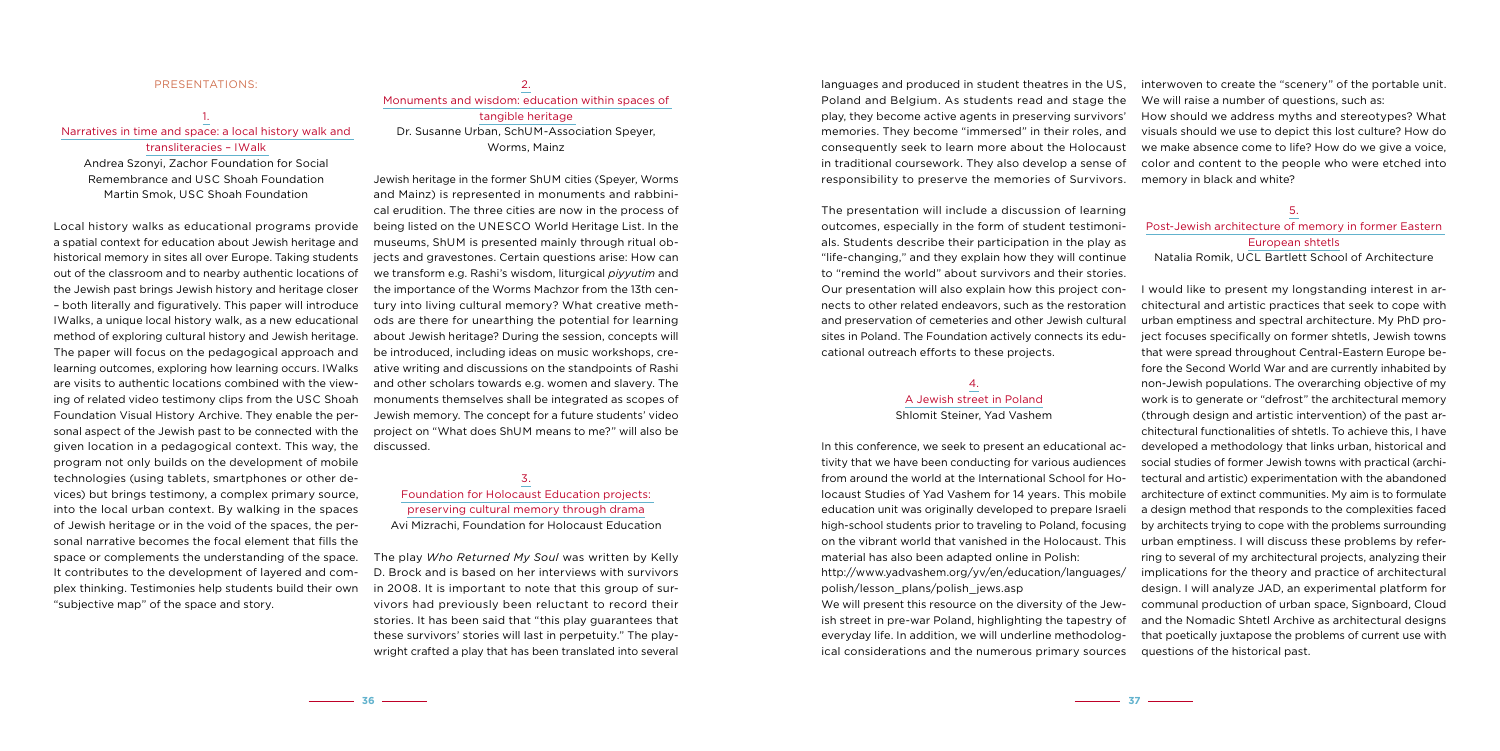#### Presentations:

1. Memory, education, coexistence: cultural practices of the Borderland Foundation Weronika Czyżewska-Poncyljusz, Borderland Foundation, Sejny

Since 1990, the Borderland Foundation has been working to ensure the revival, positive image and reinstatement of the ethos of co-existence of people of diverse cultures, ethnicities, ages and worldviews in a modern context. The foundation's primary aim is the development of a new civic formation which, on one hand, knows and respects local tradition and history, one's own "little homeland," whilst on the other hand creates an open society, respecting otherness. An important part of the foundation's work today is its efforts to reconstruct the remnants of Jewish life in the region and to explore Jewish heritage. Before World War II, over 30 percent of Sejny's population was Jewish. The foundation works to preserve this extremely rich heritage along with the memory of the tragedy of Eastern European Jewry through educational and artistic programs. The musical workshops held in Sejny led to the establishment of a Klezmer Band which now plays in the renovated White Synagogue. The Klezmer Band is part of a broad program aimed at re-establishing relationships between descendants of Eastern European Jews and the young people living in Sejny today.

SESSION 9

2.

### The Jewish Community of Lithuania: working with local communities in the field of heritage preservation Martynas Uzpelkis, Jewish (Litvak) Community of Lithuania

The aim of the presentation is to outline how the Jewish (Litvak) Community of Lithuania (JCL) is working with local communities in the field of Jewish heritage preservation. The presentation starts with statistics that juxtapose pre-Holocaust and current Jewish population figures with the abundance of Lithuanian Jewish heritage. The enormity of the task to preserve this heritage is such that it exceeds the JCL's abilities. Therefore involving local communities and other stakeholders is of critical importance. Examples of more and less fortunate cases of JCL's cooperation with local communities will be presented and some guidelines for success will be suggested.

**Emil Majuk** (1978) is a political scientist and culture expert. He is professionally associated with the Grodzka Gate – NN Theater Center in Lublin, coordinator of the project *Shtetl Routes. Vestiges of Jewish cultural heritage in cross-border tourism. Poland, Belarus, Ukraine*, chairman of the Panorama of Cultures Association, editor of *Scraps of Memory. The multicultural past of the Wojsławice community* (2005), *Working with difficult memory in local communities*, *Polish-Ukrainian exchange of experience* (2010), and *Jewish Traces in the Lublin Region* (2012). He was curator of "Cultural heritage" at the Eastern Europe Initiatives Congress (2014, 2015).

3.

### Illuminating the visible: engaging a community by exploring Jewish space in Medias, Romania Julie Dawson, Leo Baeck Institute / Medias Jewish Archives and Synagogue complex

The Medias synagogue complex –synagogue, garden courtyard andformer clergy house – seems impossible to ignore, nestled as it is alongside the medieval wall, and a few meters from the town's bus and train stations. Yet for years the buildings were locked and shuttered, impenetrable to the local community, and rapidly vanishing from the town's collective memory. This changed, beginning in 2014, as a project to rescue and catalogue the community archives, discovered in the women's gallery, was launched. Alongside the archival work, events ranging from a volunteer garden clean-up to Jewish holiday celebrations were organized and attended by local citizens

Who is the "local community?" What are the different aspects of working with local communities? What kind of relations, between which actors, need to be taken into consideration when working in the field of Jewish cultural heritage? To whom, and for what reason, are projects considering Jewish history and memory addressed? What social issues can be addressed by the projects' operators, what impact (planned for or not) do they have and what obstacles do they encounter? What is the agency of local communities, and how do they participate in Jewish heritage initiatives?

09.06.2016 (Thursday), 15.15–17.45 Conference room B (EN)

# Working with local communities in the field of the Jewish cultural sphere and memory

Emil Majuk, Grodzka Gate – NN Theater Center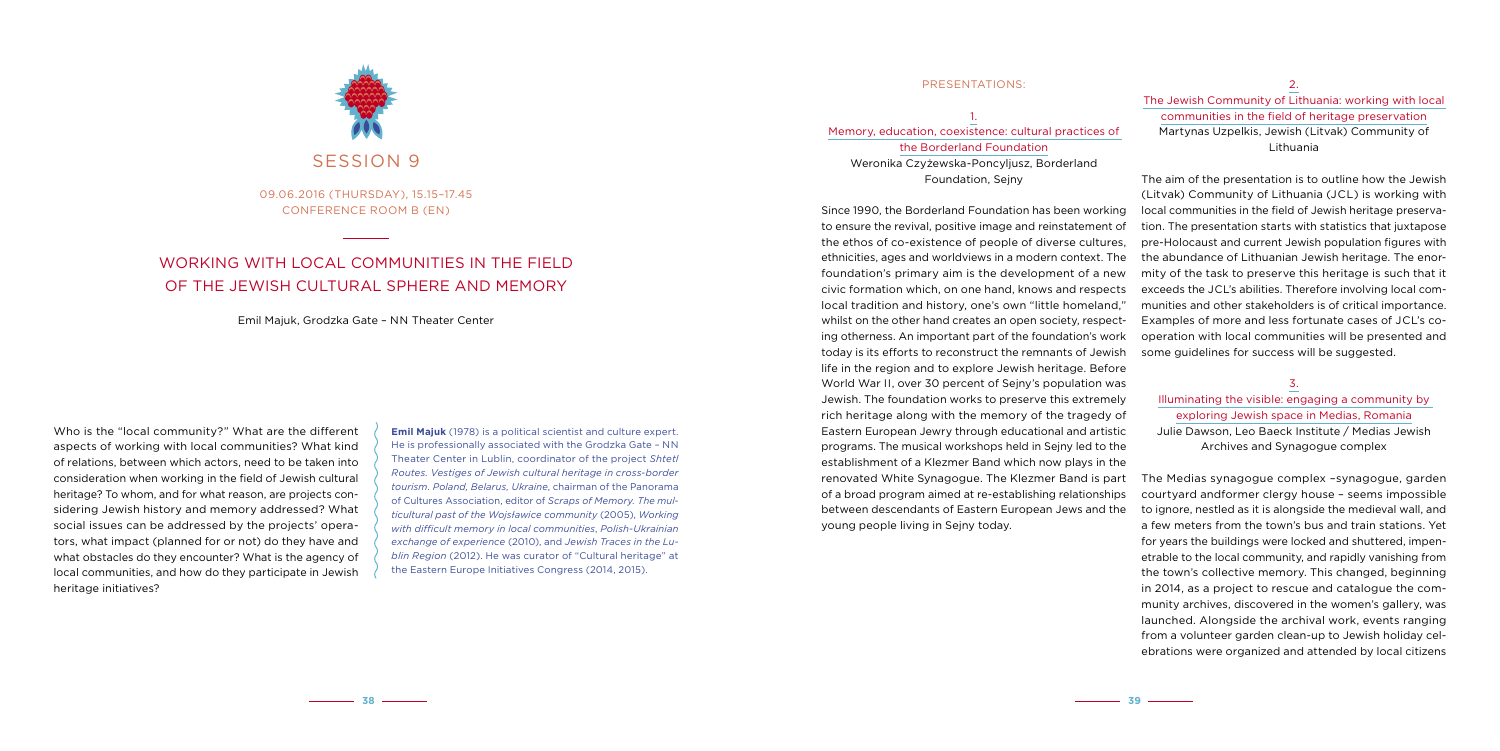Is the history of the relationship between the Jewish diaspora and the surrounding majorities a heritage that teaches acceptance and coexistence within diversity? Or is it rather a burden of xenophobia and personalization of fears of the "other?" How is combating anti-Semitism combined with other minorities' issues? Are there limitations to using the Jewish example in this matter? How is educating about anti-Semitism connected to current social issues, problems and conflicts? What kind of projects or initiatives are undertaken in Europe, to whom are they addressed and do they have an impact?

**Yury Boychenko** is a diplomat and lawyer specializing in international law. He is Chief of the Anti-Discrimination Section at the Office of the United Nations High Commissioner for Human Rights based in Geneva. Former secretary of the Permanent Mission of the Russian Federation to the UN Office and other international organizations in Geneva, he participated in the UN Commission on Human Rights from 1992 to 2002, and the Working Group on the Draft UN Declaration on the Rights of Indigenous Peoples (1995 to 2002). He is highly active in FIFA's anti-racism activities. He is the author of articles on international law and human rights issues, including indigenous issues.

and tourists alike. This paper looks at how a small initiative, with a modest budget and minimal staff, can nevertheless be used to "open" Jewish spaces for exploration by the local community. It discusses the accomplishments of the past two years and presents two new projects that engage the public by combining Jewish heritage preservation with community activism and artistic interventions.

#### 4. Supporting local agents of change through the Leaders of Dialogue program Zuzanna Radzik, Forum for Dialogue Foundation

Traces of Jewish heritage are present all over Poland. It is often local community members who take it upon themselves to preserve these traces and educate their fellow residents in a particular town or village about the Jewish past. At some point, such local activists decide it is their responsibility and moral duty to take care of a Jewish cemetery or nearby prayer house. Oftentimes they act alone, with little or no support from local institutions, often facing numerous bureaucratic, financial and social challenges. They are forced to learn to negotiate complex relationships of power and interests, as well as respond to stereotypes and justify the importance of their projects to their local communities. In 2013, the Forum for Dialogue launched the Leaders of Dialogue program, which brings together such grassroots activists, offering a forum for expanding their knowledge and leadership skills, and for the exchange of good practices. We hold annual conferences to enable them to meet one another, listen to experts and discuss their plans and projects.

### 5. Working with Drohobycz-Boryslaw survivors on their unique cultural sphere and memory Daniela Mavor, Organization of Drohobycz, Boryslaw and Vicinity Survivors and Descendants

Our organization was established by Holocaust survivors from Drohobycz-Boryslaw as a memorial forum for their lost families. Since 2011, we have been working with our Holocaust survivors and their families to preserve their unique history and cultural heritage as Jewish people who were affluent oil entrepreneurs and workers. Individual interviews with 45 survivors were conducted by means of audio and visual media in which they shared stories related to family work history and traditions, folk stories and songs, and Holocaust events.

A well-publicized program of collecting books, artefacts and documents resulted in the acquisition of 117 family collections, including rare oil-related patents and methods, drawings by Bruno Schulz and models of bunkers and hide-outs. The interviews and artefacts serve as the core of individual family heritage depositories, which we have placed on a dedicated section of our website. A search engine we have added enables others to cross-reference the considerable database created. In the presentation, we will discuss, demonstrate and screen examples of the practices employed.



# SESSION 10

09.06.2016 (Thursday), 15.15–17.45 Education Center, room 2 (EN)

# Social engagement – heritage of diversity or burden of xenophobia? Programs promoting open attitudes and a diverse society

Yury Boychenko, Anti-Discrimination Section, Office of the United Nations High Commissioner for Human Rights, Geneva Session prepared by the Never Again Association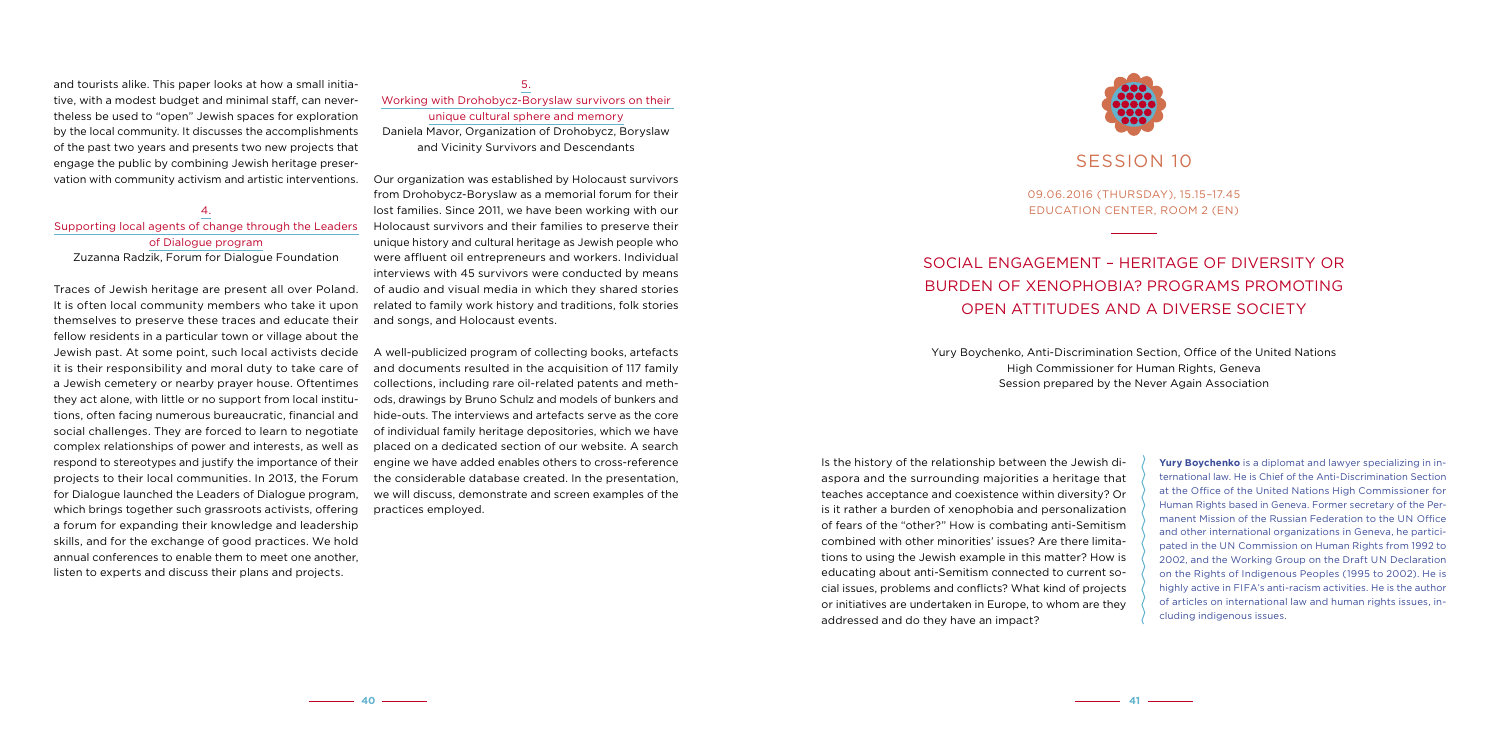with multicultural London, and on non-Jews'/other immigrants' perceptions of Jews.

The Israeli-Palestinian conflict has significantly impacted interreligious and interethnic relationships around the world. As a consequence, national policies have encouraged the cultural sector to facilitate intercultural dialogue and decrease tensions among communities. Several festivals aimed at the general public are now considered spaces for the reduction of social, religious and ethnic tensions by bringing together musical creations from the Jewish, Christian and Muslim worlds. These spaces are used to produce a discourse of "living together," "cultural diversity" or interculturality, where Jewish performance generally, and more particularly Sephardic Jewish performance, has a predominant place. Questions might then be asked about the tools used by the organizers and artists. How is the staging of interculturality, and more particularly Sephardicness, constructed and negotiated through music and performance? What does the staging of religious repertoires in public spaces reveal for societies that define themselves as secular? How do such public events affect individuals and communities that have experienced anti-Semitism or xenophobia? In order to interrogate the role and the meanings of Jewish identity on stage in the inter-ethnic and interreligious experience, I will focus on the analysis of the *Festival de musique sacrée de Paris* and more particularly on the social and artistic strategies developed by organizers, investors and performers to create the experience of cultural diversity designed to reduce prejudices.

### 4. Jewish performance as a means for constructing the society of "cultural diversity" Jessica Roda, Concordia University

#### Images of displaced memory or the memory of the displaced: depicting graves and gravestones in contemporary art

Tehila Sade, Ben Gurion University of the Negev

This paper will discuss aspects of memory and displacement through contemporary artworks which depict graves or gravestones, and will examine the ways through which such works stimulate rethinking of disappearance, displacement, trauma and elided memory. These issues will be discussed through two projects. The first is *Macewy codziennego użytku* by the Polish artist Łukasz Baksik, which documents Jewish gravestones that were plundered from Jewish cemeteries in Poland and converted into other uses. The other is a series of photographs of Muslim graves, taken in the city of Acre by the Israeli artist Simcha Shirman. Despite lacking visual or formal resemblances, one can notice the links between the two projects as they both, through addressing the grave as a site of memory, resonate in shared consciousness towards contemporary global issues such as migration, diaspora and nationality. Both projects not only illuminate the ways through which contemporary art elaborates forms of memory, identity politics and the production of historical knowledge, but also reveal a shift from deconstruction of past narratives to developing or imagining political and ideological alternatives.

#### Presentations:

### 1. The Bagel Shop: a mix of tolerance, nostalgia, and creativity

Dovile Rukaite, Jewish (Litvak) Community of Lithuania

The Bagel Shop is a social campaign aimed at promoting tolerance and combating anti-Semitism and other forms of hatred in Lithuanian society. It is an ongoing initiative launched in 2013 by the Jewish (Litvak) Community of Lithuania project management team and volunteers. International cooperation is planned through analysis of the global campaign to fight anti-Semitism, working together with foreign experts. The campaign promotes the significance of Jewish contributions to Lithuanian history and culture, facilitates dialogue amongst various ethnic groups, and actively engages young Jews and other Lithuanian citizens to help them to both re-examine their shared past and build a future together. The extensive awareness-raising campaign includes a social network campaign, regional events promoting Jewish traditions and culture, Bagel Shop Club sessions bringing together the different interested parties for roundtable dialogue, and much more. In February of 2016, the Bagel Shop launched its kosher food café in Vilnius and held a grand opening with an overflowing crowd.

2. The museum against stereotyping Malgorzata Waszczuk, POLIN Museum of the History of Polish Jews

Is the Museum of the History of Polish Jews the right place to talk about the condition of other minorities? How can the historical museum address contemporary issues without making simple generalizations? Should there be

a place at this museum to raise questions about the stereotypes of LGBTQA people? How should we address the problem of Islamophobia and hate-speech against refugees? I would like to use these questions to show a few dilemmas connected to the programming of the anti-discrimination program for adults which POLIN Museum has run since 2013. The main idea of the project is to reflect on the "us vs. them" division and the mechanisms of stereotyping as well as various forms of violence. Workshops, discussions, meetings and lectures provide an opportunity to learn about the wider context of the prevalent prejudices and stereotypes, including anti-Semitic and xenophobic attitudes.

### 3. Footsteps through London's immigrant East End David Rosenberg, East End Walks

London's East End has absorbed migrants over hundreds of years, including the 150,000 East European Jews who arrived between 1881 and 1905. Few Jews remain today; Muslims, mainly from Bangladesh, are now far more numerous. It was here that working-class struggles for better lives in London began. From the 1880s to the 1930s, East End Jews formed trade unions, fought slum landlords, campaigned for healthcare and combated fascism. Relations between East End communities were not always harmonious, but in the iconic Battle of Cable Street, Jews and non-Jews united to stop fascists invading Jewish streets. Since 2007, I have engaged Jews and non-Jews with East End history through guided walks that integrate the area's Jewish history into its people's and immigrant histories. I highlight the Jewish role in progressive struggles and put this history in conversation with the present, especially regarding racism. My paper will describe how these walks have contributed to London's Jewish diasporic history and the impact of such heritage work on Jews' engagement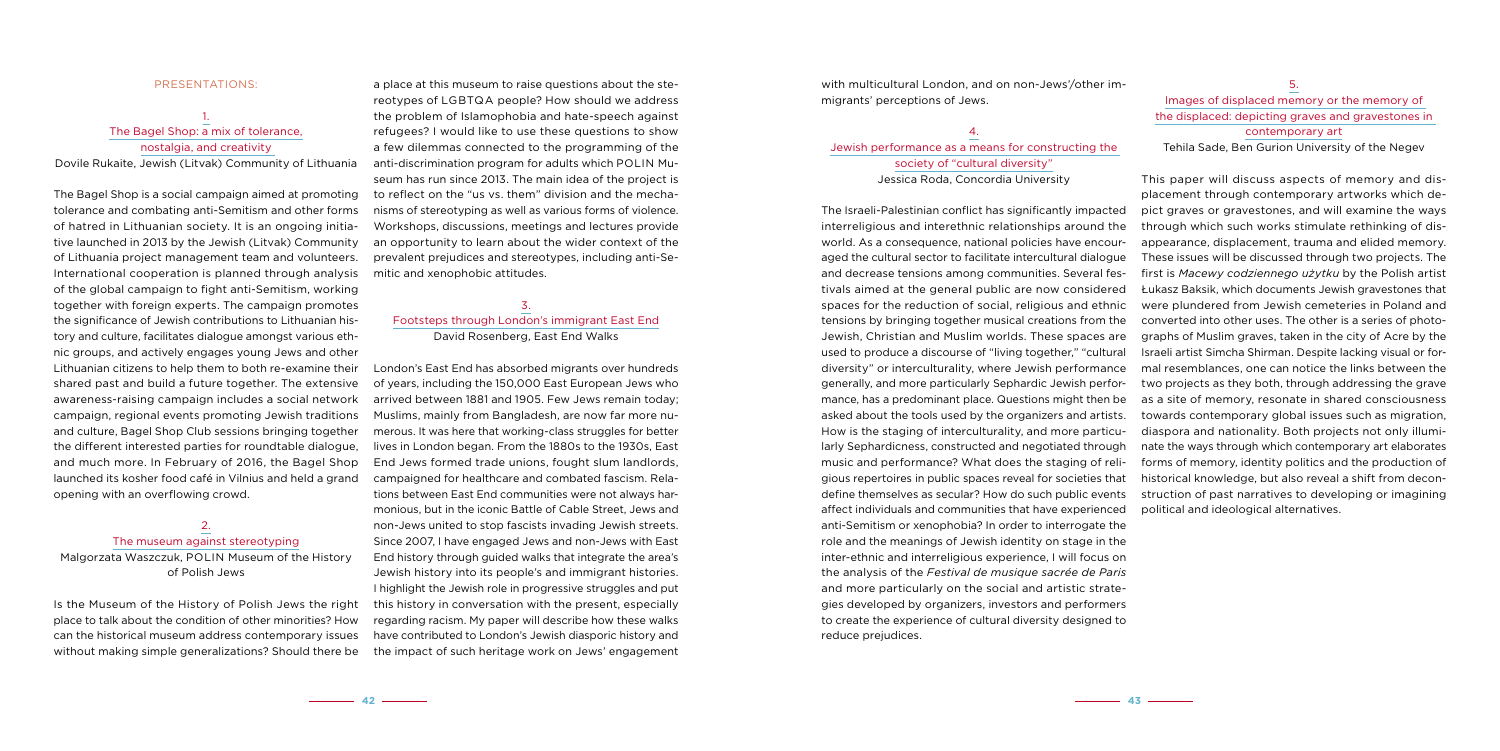exhibition, the handing out of photos on buses passing the site, a sound-image installation, open-air exhibitions of designs for a redevelopment of the site and the painting of a mural next to a huge shopping center. All of this took place during two days in April, accompanying the Historical Museum's *Remember with Us* annual action.

Presentations: 1. Where is the camp? Art-based intervention and research on the site of the former concentration camp in Kraków-Płaszów Roma Sendyka, Jagiellonian University *Where is the Camp?* was a project targeted at the residents of Krakow, aimed at developing their knowledge of the former concentration camp in Płaszów. Members of the Curatorial Collective of the Research Center for Memory Cultures, in cooperation with Kraków public institutions, organized open-air exhibitions and actions related to Płaszów's history. The program was based on communication through art, and comprised poetry, theater and various street activities such as a photograph storytelling performances about Poland and its Jewish pasts and futures. Historian Eva Hoffman wrote: "the history of the Polish-Jewish relationship is… the embattled terrain of several collective memories, each with its claim to moral legitimacy, and each charged with fierce… vehement feelings." These contested histories are still the source of much tension between Poles and Jews to this day. Unlike the German-Jewish relationship, where "the moral rights and wrongs were starkly clear," Poland's past (and present) is far more complex. B'Seder mediates a social process for these two communities. The project uses photographic imagery to record and recall conflicting historical narratives in the form of a visual mnemonic system — a photomontage of an empty room that gradually accumulates objects as the project travels between different audiences. The goal of the work is to restructure the collected narratives into more cohesive flowing threads.

communities Ian Wojtowicz, artist

The actions were documented through different types of media. In our presentation, representatives of the collective will sum up their experience of this project. They will critically interpret the usefulness of art-based research methods in communicating difficult heritage and the Jewish past to contemporary viewers in Poland. 2. B'Seder: A social medium for Polish and Jewish B'Seder is a new-media art project that uses the ancient technique of the memory palace to guide interpersonal Since spring 2014 POLIN Museum has been running an artist-in-residence program. Until now, 17 international artists have developed 13 projects within this framework. Their response to the theme of Jewish heritage in contemporary Warsaw could be summed up in three categories: presence, absence and traces. In my paper, I will focus on the project *The Cut* to discuss adopted strategies and challenges encounters by both artists and organizers. In September 2015, Aslı Çavuşoğlu, Małgorzata Kuciewicz and Simone De Iacobis (CENTRALA) carried out an archaeological excavation at 2B Karmelicka Street in Warsaw. The action was performed at the former site of a Protestant hospital (1769–1944); today it is covered by blocks of flats designed by Bohdan Lachert (1948), built



#### 3.

#### The historical museum as a center for creative work Agnieszka Pindera, POLIN Museum of the History of Polish Jews

How can artistic practices be used as a medium for memory and social change? What kinds of projects and activities have already been done in the field of Jewish culture in Europe? What impact did they have; what obstacles did they meet? We are going to focus on examples of the best initiatives: engaging and including local communities, the participatory approach, addressing social problems and public debate, even on controversial subjects. How can common memory be recalled or constructed thanks to artistic intervention?

**Prof. Erica Lehrer** is Associate Professor at the Department of History and the Department of Sociology and Anthropology at Concordia University, Montreal, and Canada Research Chair in Museum & Heritage Studies. Author of J*ewish Poland Revisited: Heritage Tourism in Unquiet Places* and editor of *Lucky Jews*; (with Shelley Ruth Butler) of *Curatorial Dreams: Critics Imagine Exhibitions*; (with Michael Meng) of *Jewish Space in Contemporary Poland*; and (with Cynthia Milton and Monica Patterson) *Curating Difficult Knowledge: Violent Pasts in Public Places*.

Session 11

09.06.2016 (Thursday), 15.15–17.45 Conference room A (PL/EN)

# Artistic practices as a medium for memory and social change

Prof. Erica Lehrer, Concordia University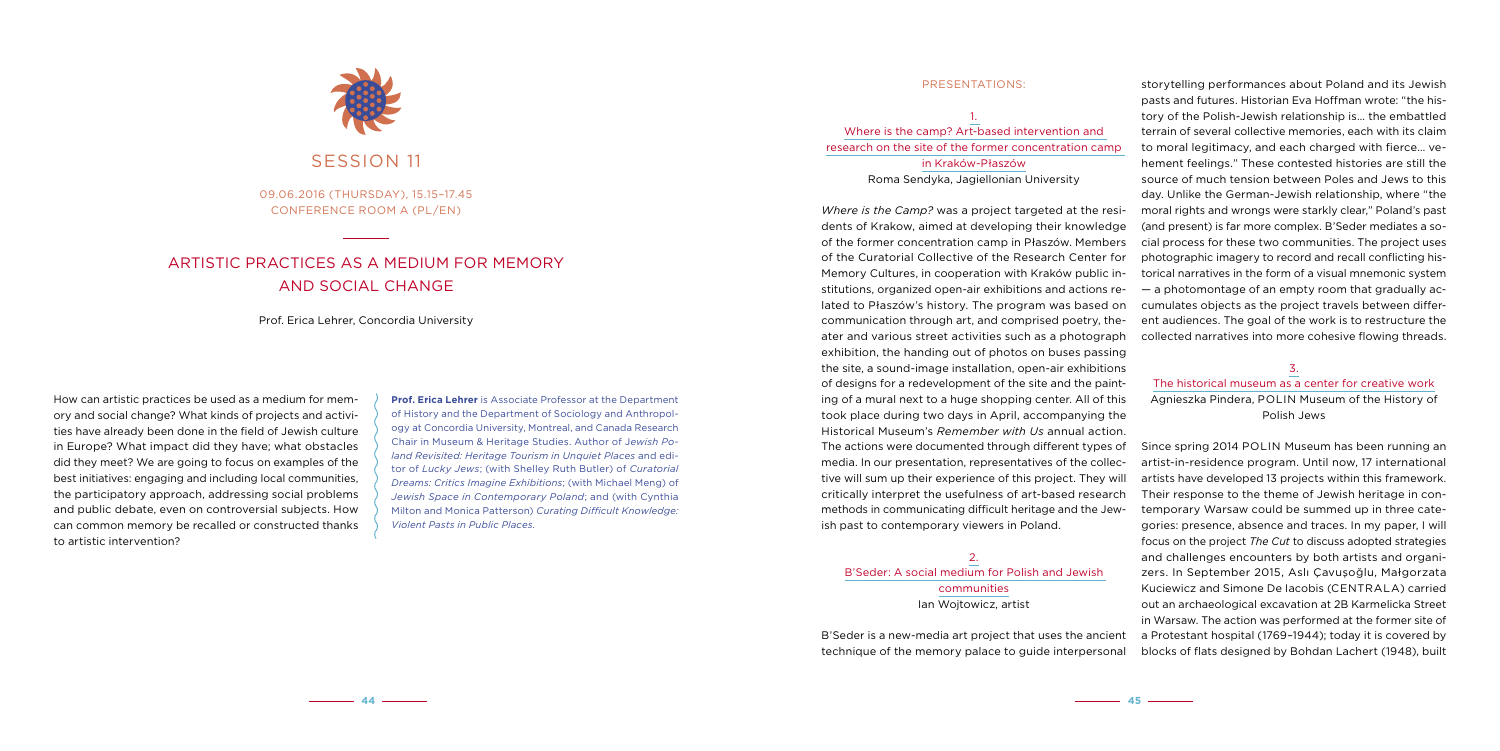on hills formed with rubble from the ghetto. The district is thus a landmark in the narration of the reconstruction of the city of Warsaw. By opening a post-war hill for several days and exposing remnants of the past (including pieces of broken bricks, stove tiles, and fragments of porcelain) to the general public, the artists tried to address problems related to the creation of national narratives and ownership of the (urban) heritage of Warsaw. They wished to initiate a dialogue with the people of Warsaw and the Muranów district on the powers that destroy or shape Warsaw.

#### 4. Community theatre in Pilzno Adam Gąsecki, Drama Way Foundation

The idea for this project was born after an extraordinary finding in Pilzno: a local woman found a package in an attic containing 32 school drawings signed by a ten-yearold boy, Mechel Zweig, and dated 1938. The boy was reported to have been killed in Belzec death camp, but his name came back to the Pilzno community with this finding. Since the town was preparing to celebrate its 660th anniversary with the founding of a local museum, and Mechel's drawings weren't included in the exhibition, I decided to create an intergenerational community theater project based on local stories. One of them was Mechel's story. The focus of the project was not on Pilzno's Jewish heritage, but one of the aims was to incorporate Mechel's story representing the pre-war Jewish neighbors into Pilzno's collective memory. The project was done according to community theater methodology, which means the participants from the local community take as much responsibility as possible for the creation of the performance in order to identify with the result and feel ready to discuss it with the local audience.

### 5. A space for listening about Paweł Passini's *Hideout* and other performances Patrycja Dołowy, UrbanStorytelling, Polish Association of Science Journalists, MaMa Foundation

*Hideout* is a performance based on listening and storytelling. The method is based on deep and active listening to the different voices and stories we've heard from interviewed people. The practice of listening should be sensitive to the diversity of language. We assume that people are strongly connected with the space in which they exist and operate. The performance is staged so that the audience feels as if they are in a real hideout. To be able to leave the hideout that all of us in Poland are in – about the Holocaust and its consequences and stories – it is important to have self-awareness. The performance has no clear end; the evening of stories is open. After each performance, people come with their stories. By this means, our collection of testimonies grows; our archives are a work-in-process. I would like to talk about my heritage, my art and my method of working with texts and testimonies in the context of today's Poland and Europe, with their increased antagonism and violence. I would like to implement the practice of deep and active listening as a strategy of prevention against violence.

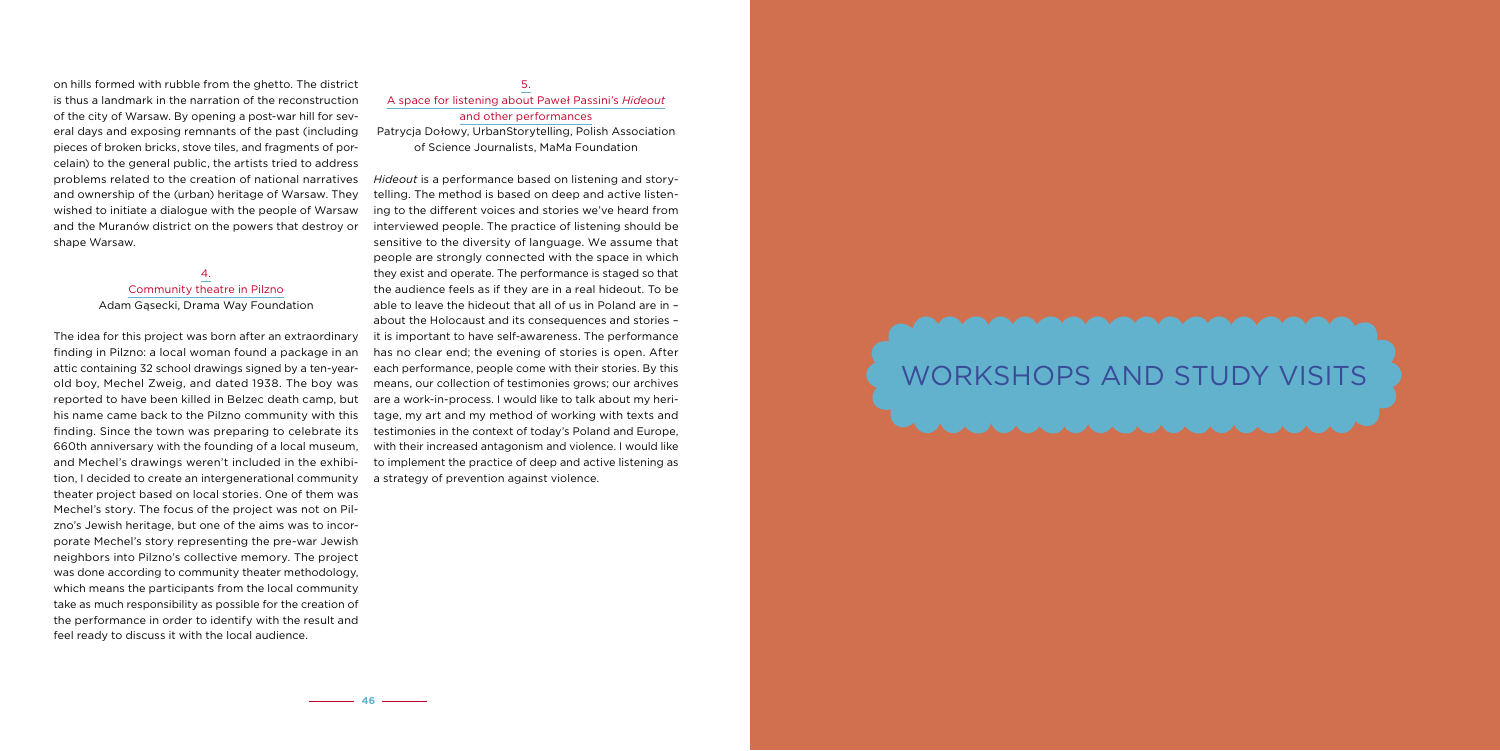Study visit 1 10.06.2016 (Friday), 15.30–17.00 Meeting point: Education Center, room 3 (PL/EN) (reservations required)

## Visiting Warsaw's streets with the virtual platform *Jewish Warsaw*

POLIN Museum of the History of Polish Jews educators.

Armed with mobile phones or iPads, we will visit the streets of Warsaw guided by "Jewish Warsaw" – a multimedia virtual platform. The route you take will be discovered and determined by you. However, at certain points you will meet POLIN Museum educators, who will take you back to the world of pre-war Jewish life in the city.

**Jagna Kofta, Zofia Mioduszewska, Jan Grądzki** and **Aleksandra Karkowska** are experienced educators, guides and Jewish-history specialists who work with groups of all ages and nationalities at POLIN Museum. They are the authors of educational workshops and materials. POLIN Museum's **Beata Chomątowska**, a publicist, writer, journalist and cofounder of Stacja Muranów, is one of the creators of the platform.

### Study visit 2 10.06.2016 (Friday), 15.30–17.00 Meeting point: museum parking lot on Anielewicza Street (PL/EN) (reservations required)

WORKSHOP<sub>1</sub> 09.06.2016 (Thursday), 15.15–17.45 Education Center, room 1 (EN) (reservations required)

### A visit to the Bródno Jewish cemetery in Warsaw

Remigiusz Sosnowski, Director of the Bródno Jewish Cemetery in Warsaw

This study visit to the Jewish cemetery in Bródno will introduce the renovation of this cemetery, its problems and characteristics. We will discuss broader issues related to the conservation of Jewish cemeteries in Poland, documenting gravestones, and Jewish law and traditions pertaining to cemeteries.

**Remigiusz Sosnowski** is director of the Bródno Jewish Cemetery in Warsaw, cofounder of the Foundation for the Documentation of Jewish Cemeteries, and co-creator of an online database documenting over 100,000 tombstones at 96 graveyards. He is an educator on Jewish traditions and history in educational projects for youth, adults and prisoners. He has organized the cleaning of Jewish cemeteries. A graduate of the Institute of Intentional Affairs, Warsaw University, he is the author of *Polityka imigracyjna Izraela* (Israel's immigration policy).

WORKSHOP 2 09.06.2016 (Thursday), 15.15–17.45 Education Center, ROOM 3 (EN) (reservations required)

#### Evaluation in the process of audience development Agata Etmanowicz, Impact Foundation

Evaluation? How often we cringe at this word. We associate it with being observed, with the potential for negative assessment, or a dull, obligatory report. In this session we will work to change your mind about evaluations. We will explore their role in working according to the concept of audience development. We will show why, and in what situations, they can be useful. We will prove them to be engaging (both internally and for the public), creative and simply fun! It's going to be workshop-ish: we will design and test new solutions in practice.

**Agata Etmanowicz** is Vice-President of the Impact Foundation. She provides training and consultations, and supports the development processes of cultural institutions and organizations, contributing to building audiences for the arts. She cooperates with cultural organizations in Poland and abroad. She has many years of experience working with EU projects, such as Culture 2000, Culture (2007-2013) and the Europe for Citizens program. She was a representative of the Ministry of Culture in the Culture Committee of the EU Council (2004-2006) and the Council Working Group on Audiovisual Media (2005). She is an expert at the Ministry of Culture and National Heritage in the working group on the maximum use of the potential of cultural industries and creative enterprises. She is currently engaged with Fabryka Sztuki in Łódź, is co-founder of Art\_Inkubator and the Engine Room Europe project, as well as the pan-European campaign "we are more," and conducts Culture Action Europe in strategic partnership with the European Cultural Foundation.

Networking possibilities: Jewrope – network of Jewish places, programs and artists András Borgula, KIBIC Alliance of Hungarian Jewish NGOs

This workshop is a response to the needs of practitioner to develop networking between Jewish-related artists, places, and programs in Europe and a platform for mutual consultation and the sharing of programs and initiatives. The workshop will serve as an incubator for a European website or network where venues, program providers and artists can all be present together. We will discuss the possible network's accessibility to a broader public. As the point of departure, we will use the example of the Hungarian website www.akibic.hu.

**András Borgula** is the Artistic Director of the Gólem Theatre (Hungarian Jewish). He was born and raised in Hungary in a secular family (until the age of 13, András did not that know he was a Jew). After his high school graduation, he moved to Israel, served in the army, and studied theatre directing at the University of Tel Aviv. In 2003, he moved back to Hungary and founded the Golem Theatre. In 2013, András won Best Comedy award at the Hungarian Humor Festival. András is also the leader of the program team of the Judafest Jewish Festival, chair of Limmud Hungary, and President of the KIBIC Alliance of Hungarian Jewish NGOs. András has his own radio show and is a regular guest on the Hungarian television station ATV. He also volunteers at Weekly Portion, which is a charity movement for handling food distribution to the homeless and poor.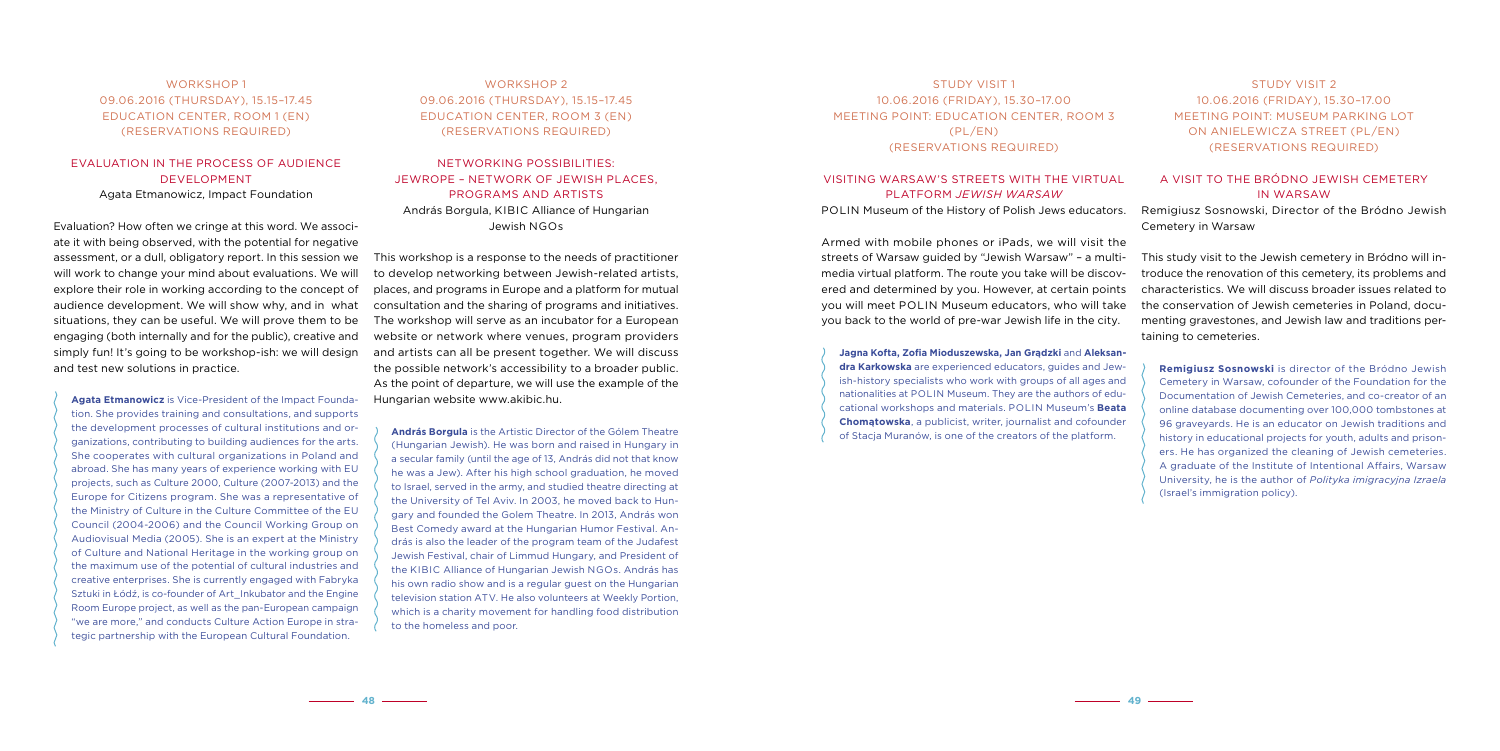Study visit 3 10.06.2016 (Friday), 15.30–17.00 Meeting point: museum parking lot on Anielewicza Street (PL/EN) (reservations required)

### Let's kick racism out of the stadiums The Never Again Association team

We will visit a local football stadium with strong links to the multi-cultural history of Polish football. We will discuss the challenges of antisemitism, xenophobia, and racism present in football subcultures across East-Central Europe. We will showcase the activity of the Never Again Association, which works to monitor and counter hate crime and hate speech in Poland and internationally. Since 1996, the Never Again Association has conducted a campaign called *Let's Kick Racism out of the Stadiums*.

**The Never Again Association**, Poland's leading anti-racist organization, promotes multicultural understanding and contributes to the development of a democratic civil society in Poland and the broader region of Central and Eastern Europe. We are particularly concerned with educating the young against racial and ethnic prejudices.